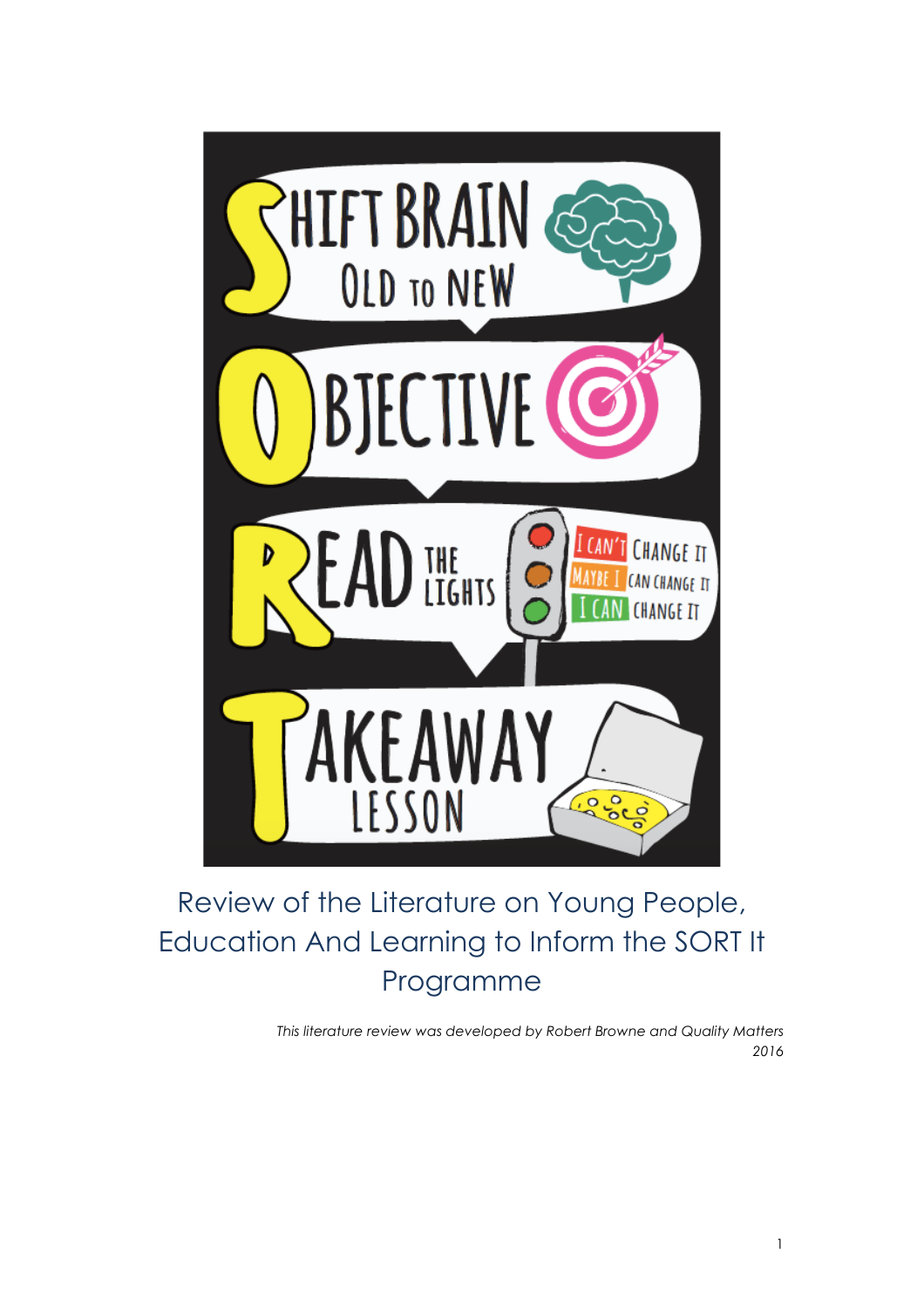# **Contents**

|              | Summary: Key Lessons from the Literature Informing the Programme |    |
|--------------|------------------------------------------------------------------|----|
| 1.1          | Key Learning for Programme Content                               | 3  |
| 1.2          | Key Lessons for Approach to Delivering the Programme             | 4  |
| $\mathbf{2}$ | Introduction to the Literature Review                            | 5  |
| 3            | The Context: Young People Out of Work                            | 5  |
| 3.2          | Young People, Learning and Employment                            | 6  |
| 3.3          | Adolescent Development & 'Emerging Adulthood'                    | 8  |
| 3.4          | Trauma Informed Care / Person Centred Learning                   |    |
| 3.5          | Fostering a Safe, Supportive & Positive Learning Environment     | 12 |
| 3.6          | Metacognition as a Learning Strategy                             | 13 |
| 3.7          | Bibliography                                                     | 21 |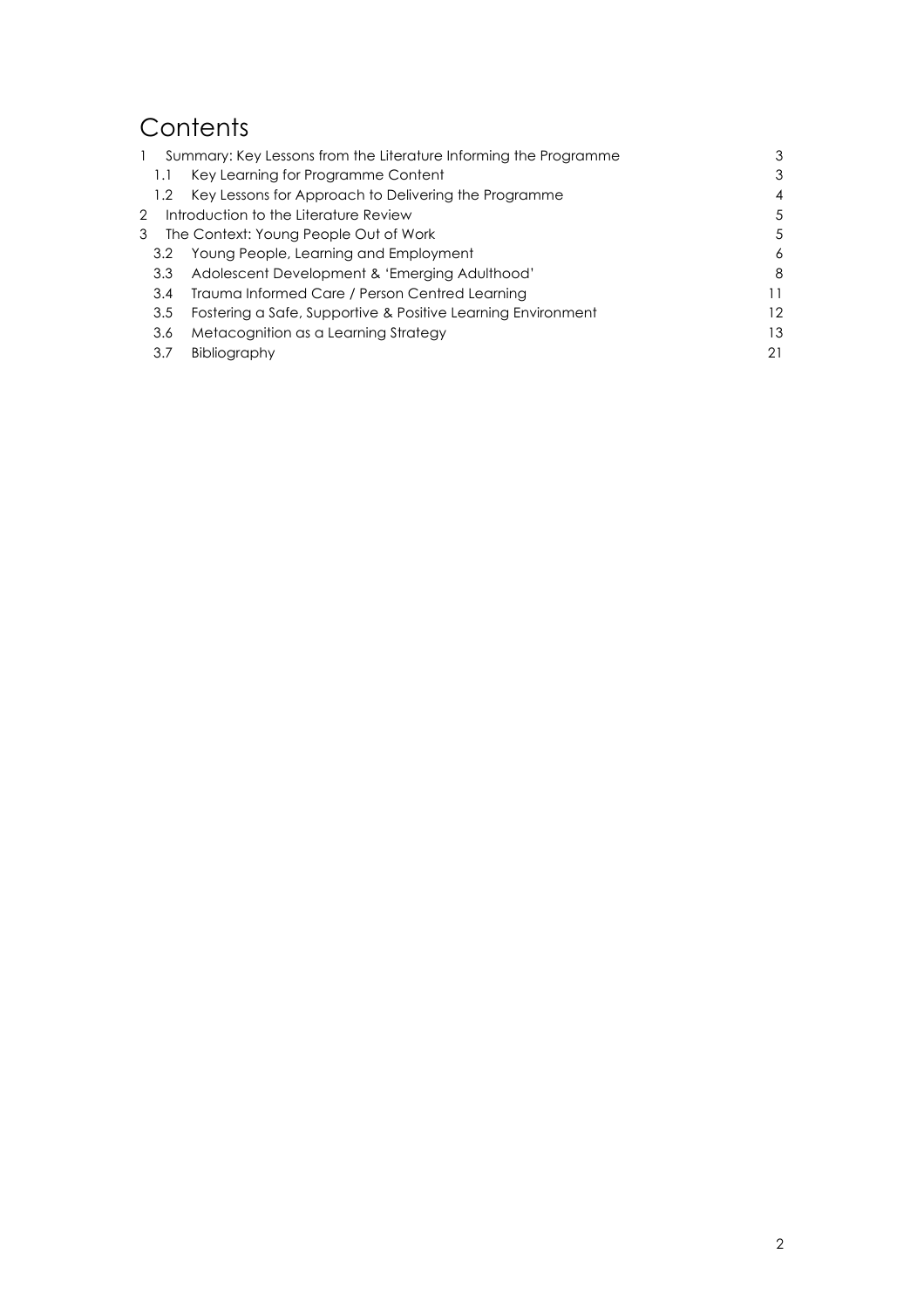# Summary: Key Lessons from the Literature Informing the Programme

The literature reviewed for this programme makes clear that despite the many challenges facing some young people in Ireland today, in suitable environments, every young person has the ability to reengage as effective learners. In order to create such an environment, we have taken several key lessons from the literature in order to inform this programme. Key lessons are as follows:

## Key Lessons: Programme Content

- 1. There are many factors that contribute to early school leaving in adolescence, which in turn can contribute to poor workplace performance in later life. These include coming from lower socioeconomic background, coming from lone parent families, coming from families with low levels of parental education as well as previous negative experiences with teachers and schools. In order to become a fully engaged young adult within society, adolescents must move through certain developmental stages. There are many potential threats to the adolescent brain, which can slow down or stop this development, including poor physical health and nutrition, mental illness, substance abuse, early childhood trauma and toxic stress. Despite these threats, the adolescent brain shows considerable resilience and given certain conditions, adolescents can overcome these challenges. The aim of this programme is to *reengage young people who have become disaffected by traditional education*. *No matter what an individual's past experiences has been, all young people have the ability to benefit from this programme and from education in the future. Youth Work services are an ideal, complementary setting for this programme to be delivered*
- 2. Toxic stress is one of the many key inhibitors of learning, and developing techniques to manage this can support young people to engage in learning. *A key element of this programme is learning to use simple techniques to manage stress, to help young people effectively manage difficult situations arising in learning or workplace environments*
- 3. A large amount of literature has suggested that metacognition, the process of "thinking about thinking", can be used to re-engage young adults as effective, independent learners. In practice this means learning how to plan, implement and review problem solving and learning skills. *This programme aims to put these skills into practice by learning to set goals and objectives for learning and problem solving, to plan an approach to a problem and to review whether this approach was successful. Along with learning to manage stress reactions, this is the basis of the SORT It model.*
- 4. The literature tells us that learning meta-cognitive skills is most successful when it's applied to a range of scenarios, and best taught in a way that is collaborative and cooperative. *Videos developed specifically for this programme show the application of metacognitive and problem solving strategies, using real-life scenarios from the lives of young people. The programme also relies on encouraging young people to collaboaratively and cooperatively reflect and apply learning to scenarios from their own lives, and look at developing alternative constructive strategies in the future.*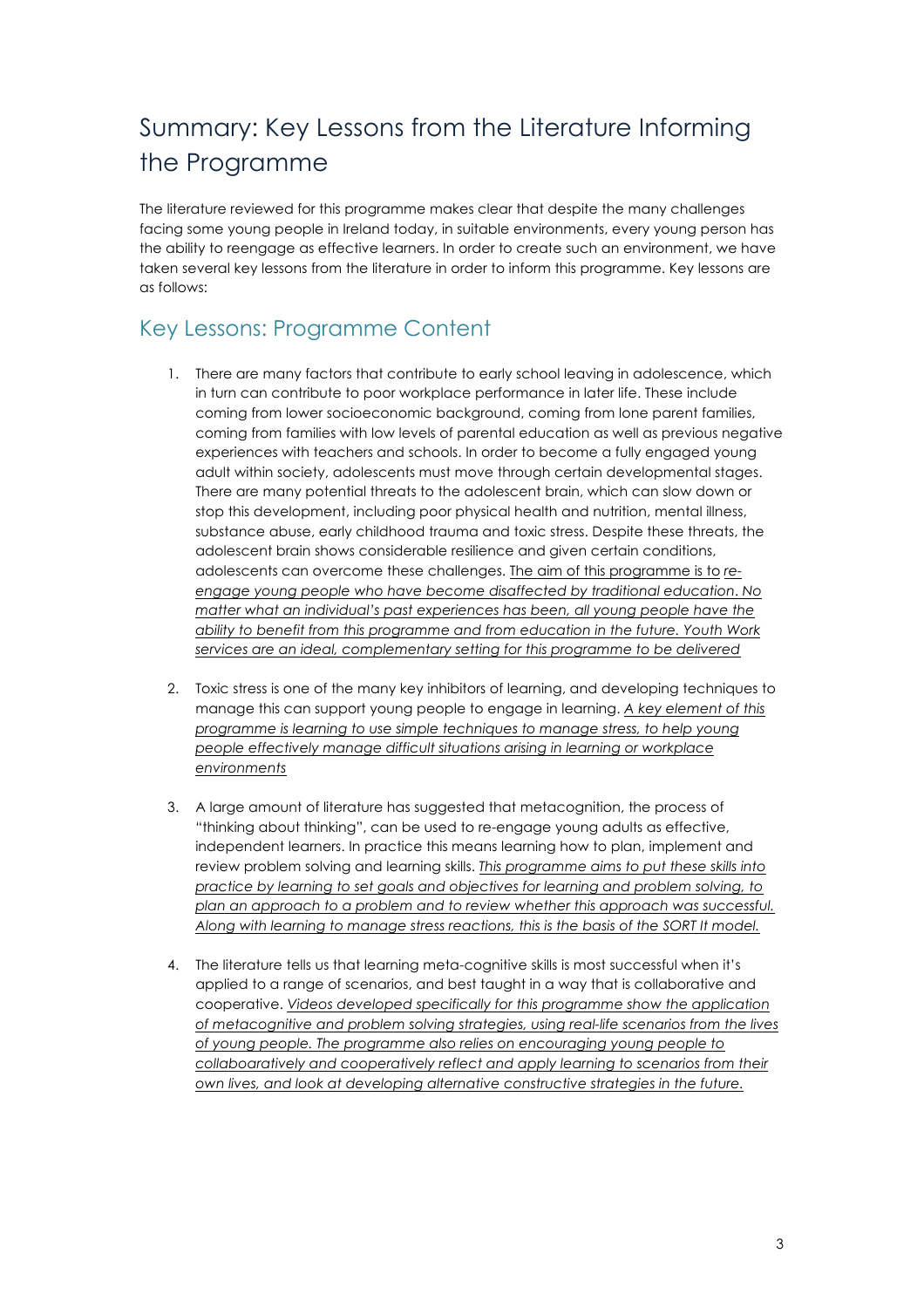## Key Lessons: Approach to Delivering the Programme

- 1. Trauma informed care is a model for providing services and education that accounts for the fact that most people will have experienced some form of trauma, and will often be in states of heightened stress. Key principals of trauma informed care include: safety, trustworthiness and transparency, peer support, collaboration and mutuality, empowerment as well as cultural, historical, and gender sensitivity. *This programme aims to be trauma informed at all times in its delivery to participants; this means that at all times the tutor will aim to ensure young people while on this programme feel safe, trusted, not judged and accepted.*
- 2. The most successful educational settings are those in which there are positive teacherstudent relationships, contributing to an overall positive learning environment. *It is a fundamental aim of this programme that there is mutual respect shown between both instructors and participants, but also between participants themselves.*
- 3. The benefit of access to a supportive adult in a time of need is crucial to young people. Research has identified that having "one good adult" in a young person's life can act as a buffer during signifcantly stressful life events. *Through the provision of this programme, all young people will have access to a stable and available adult.*
- 4. As part of the 'visible learning' framework, learning programmes should contain specific learning intentions and success criteria. As well as this, learning strategies which provide both teachers and students with feedback tend to be most effective. *The current programme will contain specific learning objectives for each session and exercise. Both students and the instructor will have the opportunity to give and receive feedback as the programme develops.*
- 5. Looking to other programmes and modules which have incorporated elements of metacognition, it is of crucial importance that facilitators understand the concept of metacognition in order to engage participants on this topic. *Following the reading of the literature review, facilitators should have a clear understanding of metacognition and related concepts mentioned in the review.*
- 6. The aims of this programme are in line with national strategy in Ireland for youth work, Youth Work centres are appropriate settings for the delivery of psycho-social education for young people. Youth Work can promote pro-social behaviour and support young people with the practical skills to navigate education and employment environments. *The SORT It model can be successfully delivered as part of a broader Youth Work curriculum.*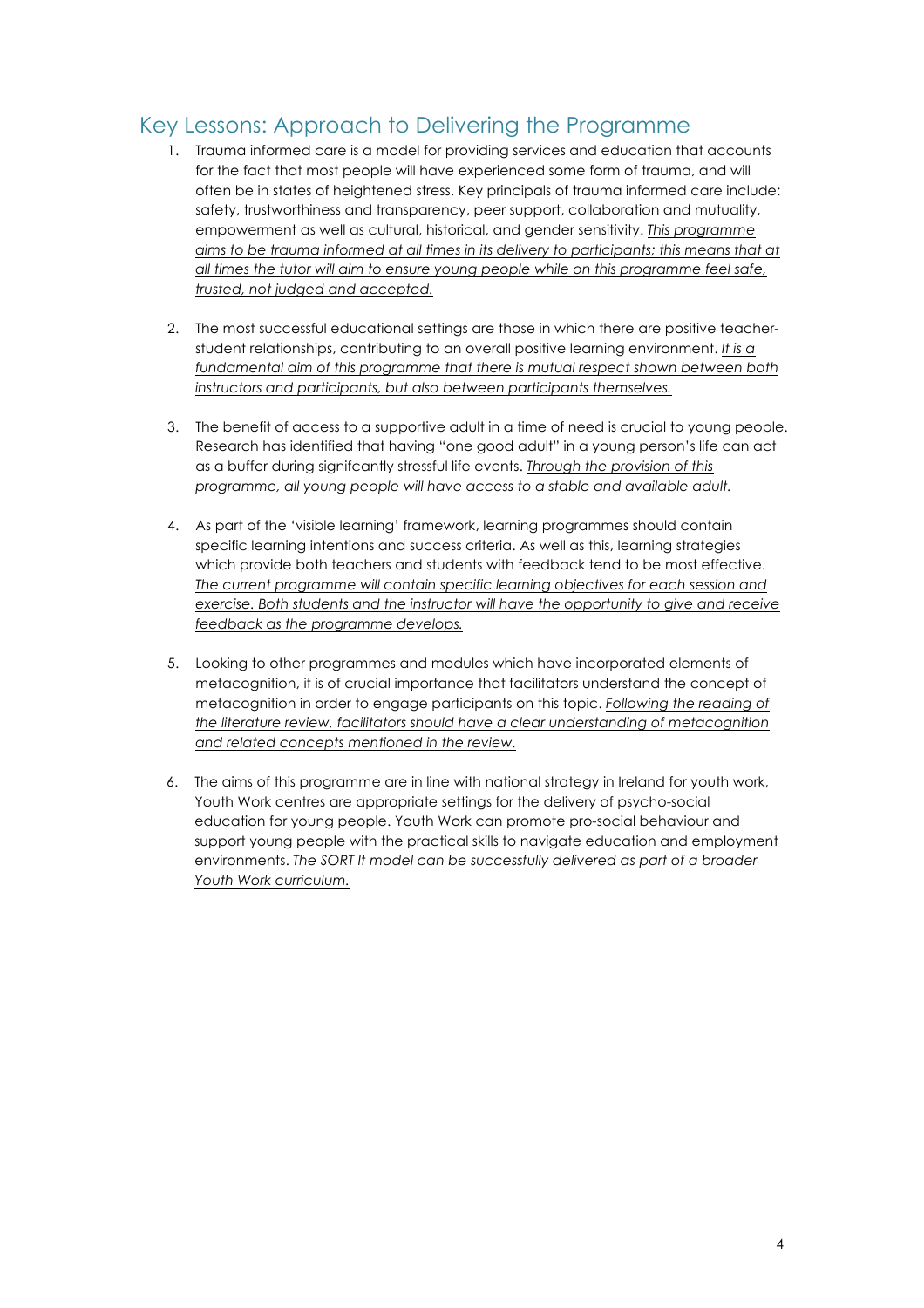## 1 Introduction to the Literature Review

This literature has been developed so that tutors of the *SORT It* problem-solving skills programme can have a thorough understanding of the evidence behind the model. It begins with a context on youth unemployment in Ireland and it's consequences on young people. It then goes on to explore normal adolescent development as well the potential difficulties some young people face throughout childhood and adolescence. Following this, it outlines research on difficulties experienced in education and learning by young people who may have faced early adversity. Finally, this review aims to highlight some effective interventions that have been used to support young people in their learning and into the workplace.

## 2 The Context: Young People Out of Work

#### 2.1.1 The Situation of Young People in Ireland & the EU

Late adolescence into early adulthood is a marked period of transition for young people. The movement of young people from formal education and training into a working environment represents a significant challenge. As a result, young people are likely to experience some degree of employment instability and are more at risk of unemployment than older adults. As recent as January 2016, Central Statistics Office figures indicate that 19.1% of young people aged 15-24 in Ireland are unemployed (1). This figure rose dramatically from 9.1% in 2007, to 24% in 2009, continuing to increase to 30.4% by 2012 (2).

At the time of developing the *SORT It* programme in 2016, Ireland, along with countries such as Spain, Bulgaria and Italy, still had a NEET (not in employment, education or training) population that would be considered to be 'very high' (greater than 17%) by EU standards (3). Being unemployed as a young person has personal, societal and economic impacts. The personal impact is that young people can deskill in the short term, cause greater levels of unhappiness and can lead to reduced chances of future employment (2). The economic impact is that this can lead to greater pressure on welfare services as well as decreased productivity. The impact of this on larger society is that it can lead to a more fragmented society in the longer term (2).

In terms of the personal cost of unemployment, research has identified a type of 'scarring' that can take place as a result of spells of youth unemployment. This is due to the longer-term effects of factors such as happiness, job satisfaction, wages and health (4). However, clearly, unemployed youth are not a homogenous group; the consequences of unemployment are not equal for all young people. Indeed, it has been suggested that for socially disadvantaged youth who may not have completed education, to 'fail' at their first attempt in the labour market may make them most susceptible to 'scarring' for future employment (5). Clearly, as a group, socially disadvantaged young people who are NEET should be of particular importance when designing interventions aimed at unemployed youth.

#### 2.1.2 Skills Needed for Work & the Contribution of Youth Work

The difficulties experienced by young people who are NEET shows a need to develop programmes that enable young people to transition into the labour market effectively, and to empower young people, particularly those who are socially disadvantaged, to stay longer in education and prevent future spells of unemployment. Rather than focussing on the hard or technical skills, we now know that there is a need to focus on the importance of 'soft skills', 'life skills' (6)or even individual characteristics and traits(3). These skills include team-work, adaptability and flexibility, self-confidence and intercultural skills, all of which are traditionally developed in youth organisations rather than formal education settings(7). In fact, many of the skills developed in young people with the support of Youth Work services correspond to those most frequently demanded by employers(8).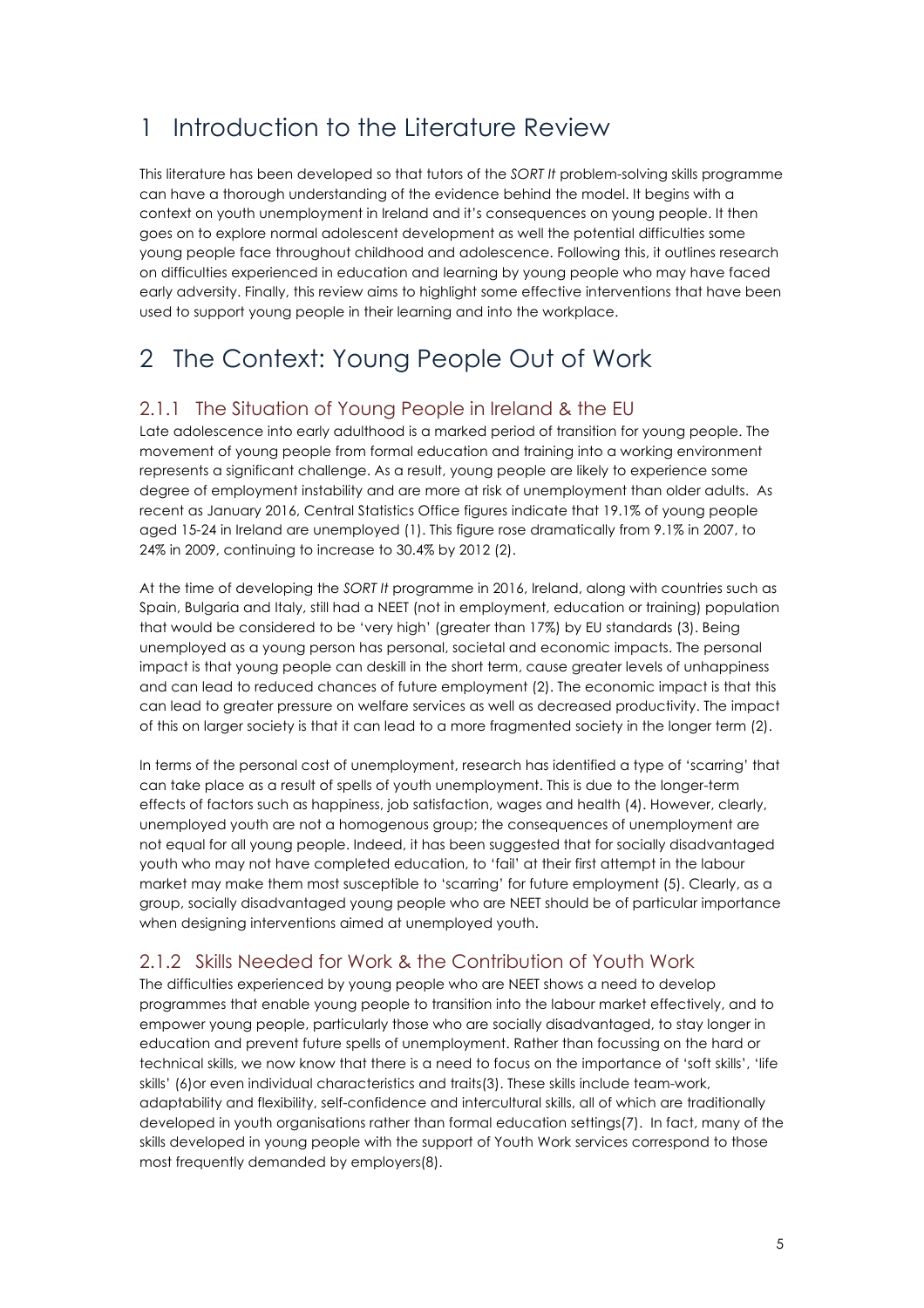Clearly, a problem still exists in Ireland regarding the numbers of young people currently not in employment, education or training. This offers an opportunity for youth work to play a part in ssaddressing problem by reaching out to those most at risk of 'scarring' by unemployment using innovative and creative interventions.

## 2.2 Young People, Learning and Employment

#### 2.2.1 Education & Employment

Any potential intervention to support young people in relation to employment or education should have the ability to either prevent young people from leaving the path to employment, or alternatively bring them 'back on track' after they have left to continue to develop their skills. The educational-employment 'pathway' is shown in the diagram below:



Figure 1. Measures to enable young people's employment.

Source: Eurofound, 2012b

The reason this educational pathway is so important is clear: access to employment is closely associated with educational attainment(9). In Ireland, employment rates of those who left school before completing their leaving certificate (60%) is lower than those who completed their leaving certificate (84%), which in turn is lower than those who went on to complete third level education (90%) (5). Furthermore, educational attainment not only affects a young person's ability to gain employment but is also a predictor of the *quality* of employment they have access to (5). Therefore it seems sensible to firstly take a preventative focus on retention in education and preventing Early School Leaving (ESL).

## 2.2.2 Poor Performance in Education & Employment

Barriers to retention in education for young people are categorised in three ways: individual or family barriers, institutional barriers or environmental barriers (10).

#### **What are the personal and environmental factors that contribute to early school leaving?**

Personal and environmental factors for dropout in education have been found in many different research studies. Such situations include where the young person:

- Comes from lower socioeconomic status families, particularly lone parent families (11),
- Has a history of school leavers in the family(12), low levels of parental education(13).
- Experienced a lack of supervision, limited parental involvement in schooling and lower parental aspirations(10)
- The young person dislikes coming to school (14)
- The young person has psychological difficulties(14)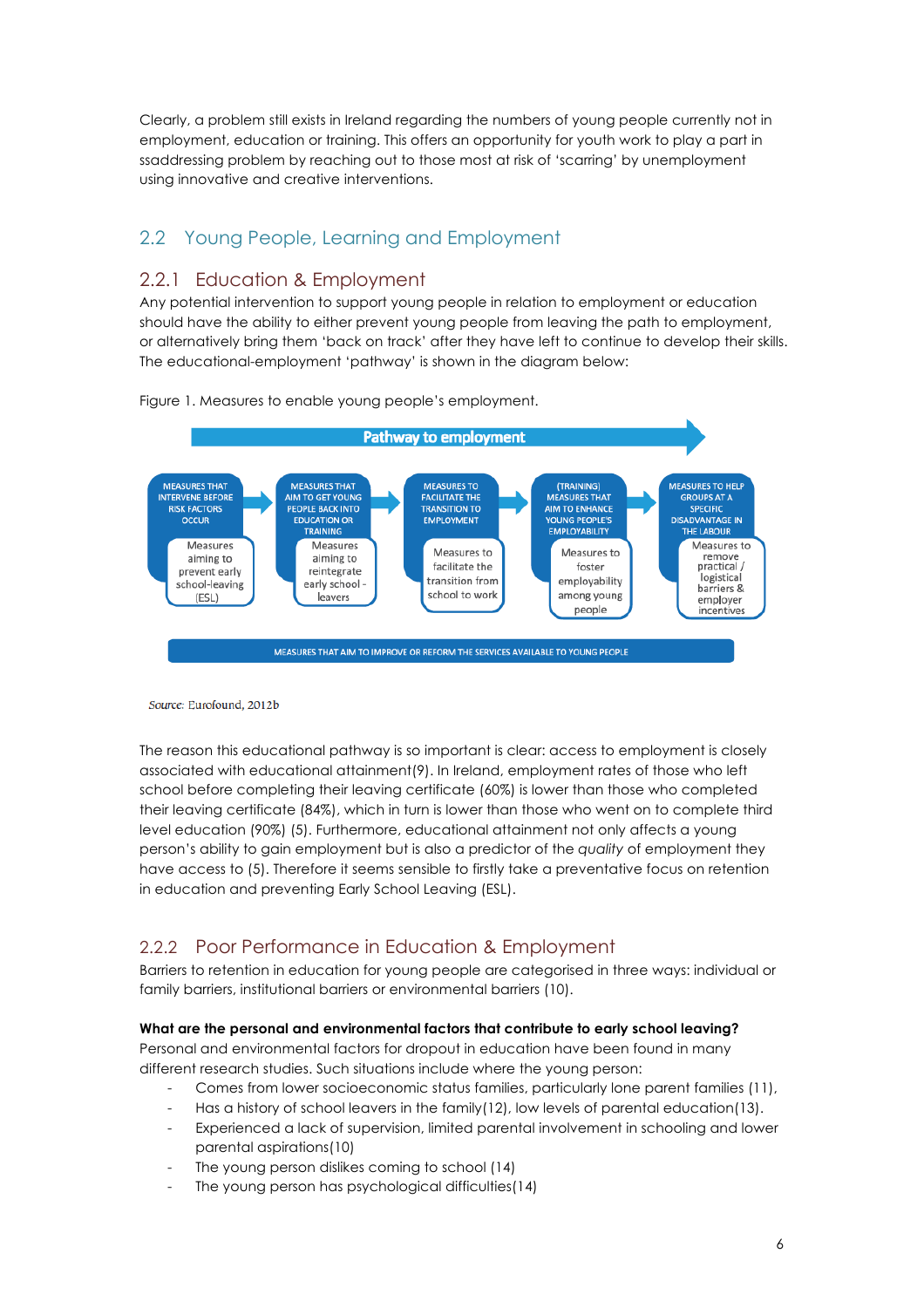- Having peers who are early school leavers (11)
- Are members of the Travelling community (11)
- Are affected by financial impact such as being a parent, or the of loss of welfare entitlements due to being at school or college(15)
- Have difficulties with ubstance use, homelessness, health or disability(15)

Clearly, disentangling the different causes for early school leaving is very difficult, with many early school leavers experiencing many of these factors. Whatever the cause, school absenteeism is detrimental to academic attainment and remains a significant predictor of early school leaving (Hancock et al. 2013). Overall, there are many diverse reasons that young people perceive as barriers to entering and sustaining educational prgrammes. Archer, *et al.*  (2005) conclude: *"Disengagement, non-attendance and underachievement were underpinned by a complex interplay of multiple factors, which spanned social, cultural, educational and other fields"*

#### **What are the institutional factors that contribute to early school leaving?**

While there are many personal and environmental barriers to young people staying in education. Recently, much research has moved to focus on the role of the school or institution in retaining students (11). Factors include:

- Negative experiences with *teachers and their schools* (16)
- L*ower teacher expectations* as well as poor pupil-teacher relationships were characterised by higher dropout rates (17).
- *A school environment which only 'values' high academic success* (18)

As well as individual relationships, the manner in which schools are set up also appears to impact on student retention. Schools which involve students in decision making through prefect systems have also been found to have lower early school leaving rates (17). Academic engagement (e.g. student participation in research) has been found to be effective at all levels of schooling and is of particular benefit to retaining minority students in third level university courses(19).

Finally, a lack of support, information and professional guidance has also been cited by students as a significant barrier to education. This barrier appears across all levels with young people first citing it as a reason for not pursuing particular educational paths. Furthermore students also perceived a course or educational programme did not meet their expectations, lack of support, information or guidance deterred them from staying in a chosen educational course, leading to dropout. This barrier was identified in a survey completed by the UK Dept. of Innovation, Business and Skills(15) and was particularly strong in young people who described themselves as 'looking for learning opportunities'.

#### **How does this impact on performance in employment?**

While early school leaving makes it more difficult for young people to find employment, it certainly does not mean that employment is not possible. A survey conducted by the ESRI (2001) found that 43% of firms in the manufacturing services had said they have employed an early school leaver in the previous two years. This compares to 40% of firms in the Hi-Tech manufacturing sector, 37% in hotel/restaurant sector and 31% in construction. The lowest representation of early school leavers was in the financial/insurance and business services (10%) (20). Therefore, clearly there are jobs to be found for those who for whatever reason have left school at a young age. This raises the question of how these early school leavers perform when they do find employment.

The same ESRI report investigated employer's perceptions of early school leavers under a number of personal characteristics. In summary it found that the majority of employers' experience of having employed an early school leaver were quite positive. They were rated highly in terms of their honesty, ability to fit in/general personal skills and teamwork (20). Rated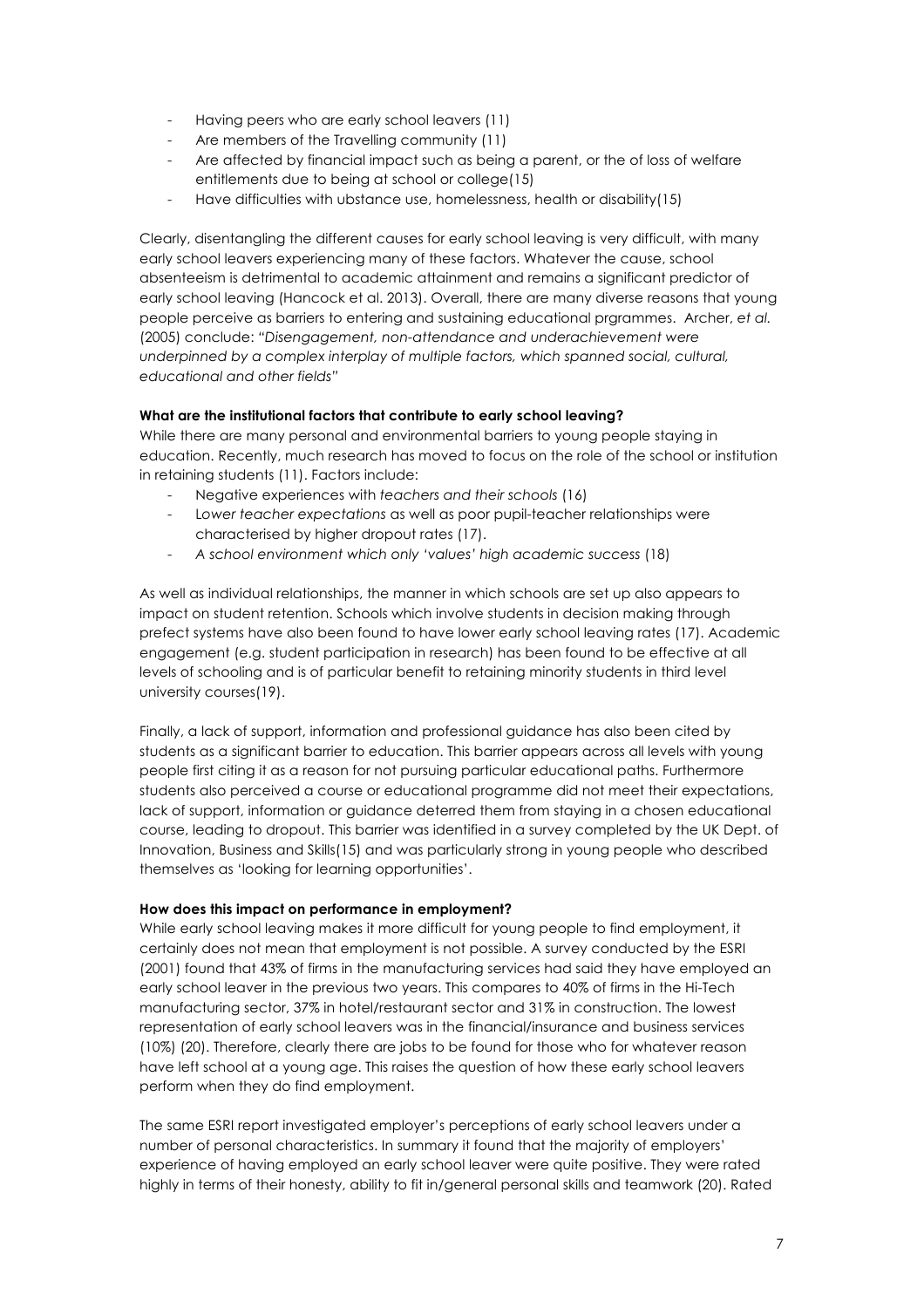less highly were their reliability, timekeeping and initiative with smaller firms taking a more positive view to early school leavers than larger firms. O'Shea and Williams (2001) suggest that this may be due to the ability of the smaller employer to adopt a more supportive and "handson" approach to their employees(20).

### 2.3 Adolescent Development & 'Emerging Adulthood'

#### 2.3.1 Overview

Adolescence is a period of development more rapid and substantial than any other time period in terms of behaviour, cognition and the brain (21). In order for adolescents to become a fully engaged young adult within society, a role that in Western societies is expected to be fulfilled by the late 20's, they must meet several developmental tasks of adolescence(22). The concept of developmental tasks, first put forward by Havinghurst (1948) (23), refer to the normative or culturally defined activities or goals expected during certain periods of the life course. While this theory is decades old, these key developmental tasks have largely remained the same.

## 2.3.2 Adolescent Developmental Tasks

While there are multiple developmental tasks of adolescence, it is important to note that these are not completed in a step-wise fashion, rather an adolescent may be dealing with a number of tasks at any given time.

The types of developmental tasks put forward by Havighurst (1948) are:

- Adjusting to a new physical sense of self
- Adjust to new intellectual abilities; their thinking moves from somewhat constrained and concrete to being able to understand more abstract concepts
- Deal with increased cognitive demands of school life as well as expanded verbal skills as they prepare for further education or the working world
- Establishing a personal sense of identity
- Managing sexuality
- Achieving emotional and psychological independence from his/her parents
- Establish adult vocational goals; a task achieved much sooner for some than others
- Develop stable and productive peer relationships which are of peak importance during adolescence and can predict adjustment in other areas of psychological and social adjustment
- Develop a personal value system, which initially is taken from parents but subsequently is assessed and adjusted by the adolescent).

Clearly there are many suggested tasks that must be negotiated throughout adulthood. Havighurst's (1948) main assumption was that development is continuous throughout the entire lifespan, occurring in stages, where the individual moves from one stage to the next by means of successful resolution of problems or performance of developmental tasks. While at the time what was not known, but is now clear from neurobiological studies that in fact the brain does continue to develop and change according to its environment throughout adolescence and early adulthood, known as brain plasticity. Furthermore, it also has the capacity to re-enter plastic states (i.e. become changeable), in an effort to mitigate negative experiences later in life (24). There are a number of threats to the developing brain, which can affect how adolescents move through the various developmental tasks and therefore can affect them long into adulthood. These will be discussed below and in particular with respect to their effect on cognitive development and learning.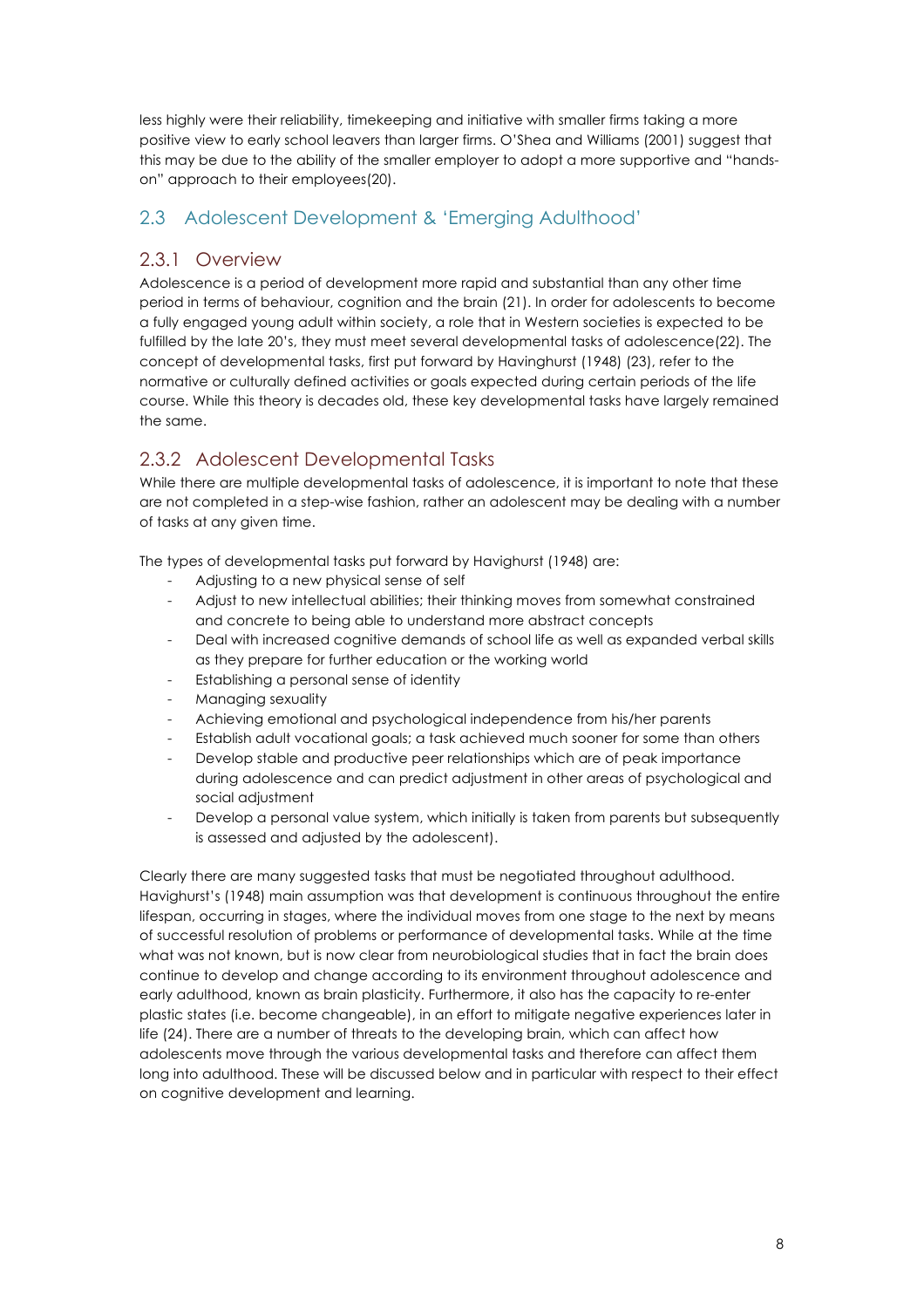## 2.3.3 Physical Health, Nutrition and Cognitive Development

Previous research has well established a link between nutrition and cognitive function. In fact as soon as early infancy, nutrition has been suggested to play a critical role in mediating brain growth and development. Toddler and pre-school years have been identified as particularly important as these ages see rapid changes in the brain, important for the acquisition of fundamental cognitive and interpersonal skills.

Regarding the type of nutrition that is required to promote healthy cognitive development, breastfeeding has long since been associated with healthy cognitive development that last into adolescence. Healthier diets at one-year-old predicted better cognitive performance at age 17. Nutrition in adolescence appears to be equally important with higher intakes of 'western' style diets (e.g. fried foods, processes meats etc.) associated with lower cognitive function while high fruit and vegetable intake associated with higher cognitive function (25).

#### 2.3.4 Mental Illness and Substance Abuse

Adolescence is often regarded as the most important juncture in the emergence and trajectory of mental illness. There has been research within Ireland and the UK that suggests the prevalence of mental health problems to be widespread among adolescents(26). This has been further supported by figures from the My World Survey of Irish young people which found that 30% of Irish young people reported some level of depression (11% mild, 11% moderate, 8% severe) (27). Similar figures of 32% of Irish young people reported some level of anxiety. This concerning figure has a number of implications. Firstly, anxiety or depressive disorder during adolescence confers a strong risk for recurrent anxiety or depressive disorders during early adulthood (28). Furthermore, due to the common symptoms of depression such as inability to concentrate, lack of interest, psycho-motor retardation as well as low self-esteem, adolescent depression negatively impacts on school performance and consequently produces maladaptive outcomes in terms of subsequent education and occupational functioning (29). Middle adolescence depression has been significantly associated with poorer reading and writing skills, as well as difficulties in concentration, social relationships and self-reliant school performance(29).

Coinciding with these major developmental transitions, most people view adolescent and early adulthood as the period when alcohol consumption is most common and acceptable(30). Indeed looking at Irish figures, the My World survey found that 48% of youths in sixth year of secondary school and over 60% of young adults reported drinking behaviour outside the normal range(27). As well as this, self-reported depression and anxiety were higher in those young people who reported harmful levels of drinking. Heavy drinking during adolescence does have a small, but significant, damaging effects on adolescent neurocognitive functioning: research has demonstrated that adolescent heavy drinkers show reductions in memory capacity, attention, information processing, and executive functioning later in life(31)

Clearly adolescent alcohol consumption along with mental ill health pose significant threats to the developing adolescent brain.

#### 2.3.5 Early Childhood Trauma and Toxic stress

The relationship between Adverse Childhood Experiences (ACEs) and later cognition and learning in adolescence and adulthood has been well established. ACEs are(32).:

- Physical abuse
- Sexual abuse
- Emotional abuse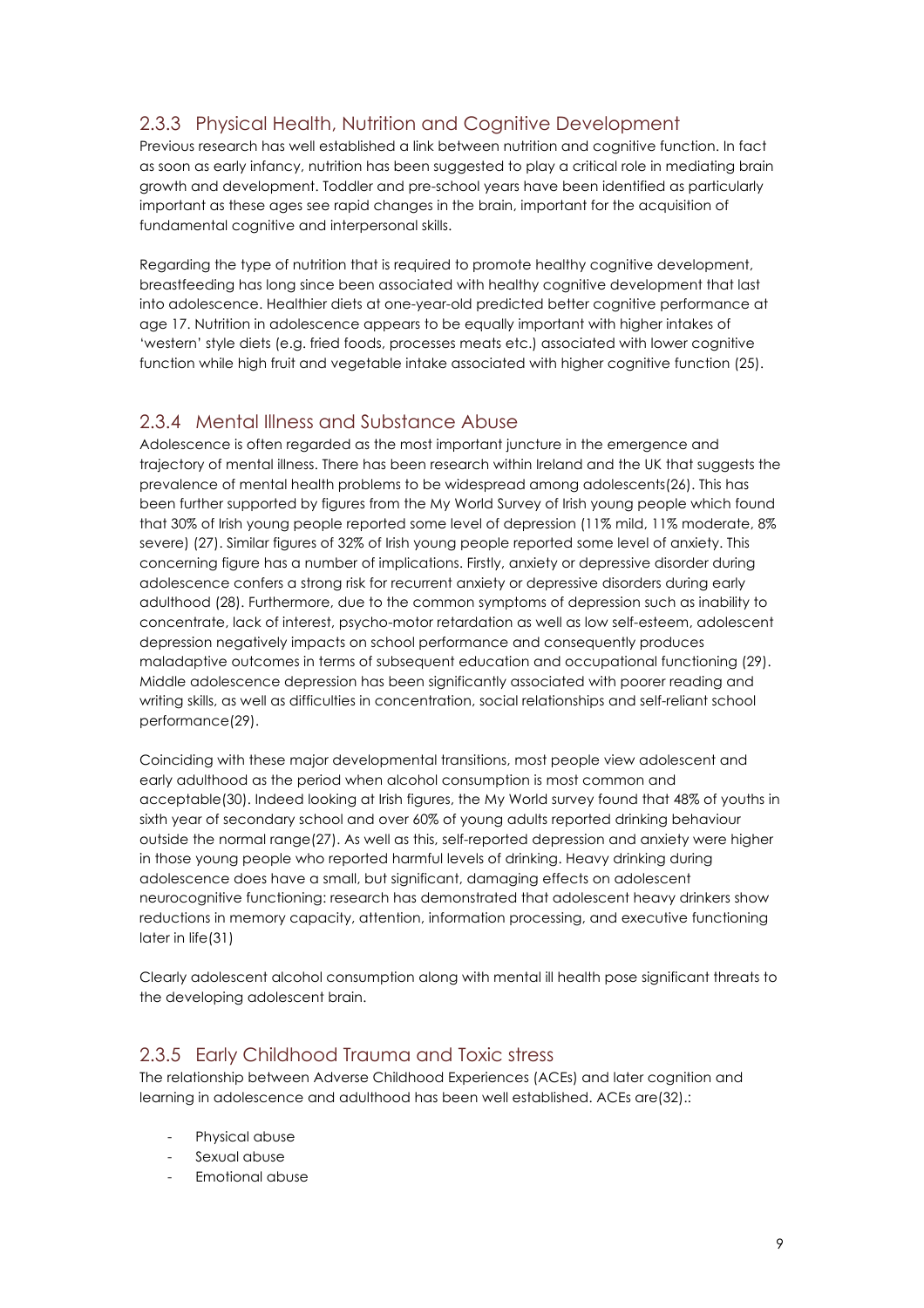- Mental illness of a household member
- Problematic drinking or alcoholism of a household member
- Illegal street or prescription drug use by a household member
- Divorce or separation of a parent
- Domestic violence towards a parent
- Incarceration of a household member

Many studies have found a relationship between the numbers of ACEs experienced during childhood and poor outcomes linked to lower educational attainment and poorer employment opportunities (33). In relation to academic achievement, Birnbaum et al. (2003) suggested that as a result of these adverse childhood experiences, young people may not develop the social and emotional skills necessary for learning. As a result, they may become agitated and even aggressive in the face of frustration with learning new concepts/skills. This in many cases leads to punishment in the form of suspensions causing the student to fall further behind in coursework and into a cycle that is difficult to break (34). Indeed, social and emotional competence has been directly linked to school readiness which itself is linked to early school success and even later performance in the workplace (35).

A household study of nearly four thousand UK adults showed that nearly half (46.4%) reported to have experienced at least one ACE and nearly one in ten (8.3%) had experienced four or more(36). With so many children experiencing some form of ACE, this raises the question as to why some children and adolescents appear to have much better outcomes than others. The National Scientific Council on the Developing Child has classified childhood stress responses into positive, tolerable and toxic. A positive stress response can be seen in response to mild to moderate stress such as a child receiving an immunization; central to positive stress response is the presence of a supportive adult to comfort the child which facilitates the stress of the body to return to normal (37). The presence of a stable and supportive adult here transforms this stressful experience into a growth promoting experience typical of normal development. Tolerable stress responses typically are seen in response to more sever stressors such as family illness, bereavement, and divorce/separation. While these events activate the stress response in children and can be considers ACEs, the presence of a supportive and stable adult can again buffer the harmful effects of stress and eliminate the risk of long term consequences on health and learning(37).

Toxic stress response occurs in children in response to frequent, or prolonged activation of the body's stress response systems, importantly this occurs without the buffering of a supportive adult (37). A suggested result of toxic stress is a disruption in children's brain circuitry and other organs (as stress affects the whole body), which Shonkoff and Garner (2012) suggest causes biological changes which are the precursors for later impairments in learning and behaviour as well as physical and mental ill-health. The authors argue that both ACEs and toxic stress environments impact the neural network of the developing brain. Such changes in the brain, are understood to alter an individuals ability to withstand stress in later life(24). Animal and human studies have found heightened cortisol (the main stress hormone) levels affected the frontal part of the brain as well as overall reduced brain size associated with early and ongoing adolescent stress. Exposure to stress hormones can exert a negative impat whether it occurs prenatally, during infancy, childhood, adolescence and even into aduthood(38).

**Despite these potential threats, the adolescent brain shows considerable resilience and given certain conditions, adolescents can overcome these difficulties to become effective learners. Some emerging research in this area is discussed below.** 

#### 2.3.6 Resilience and Brain Plasticity

The impacts of adverse beginnings in life have been discussed at length above. However these risk factors appear to be mitigated by the presence of stable, supportive adults in the lives of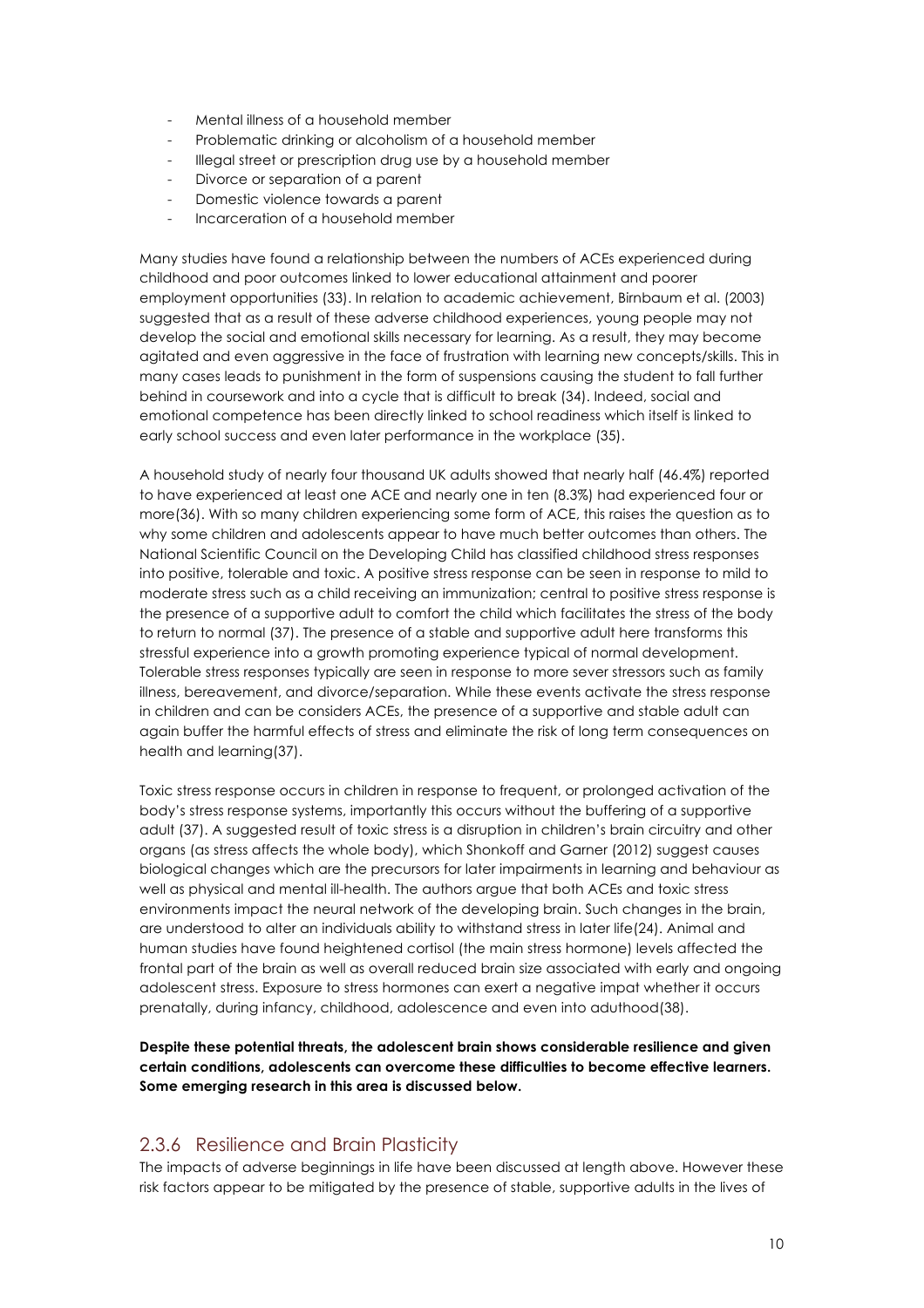young people (39). This suggestion has been supported by numerous research studies that have found that young people benefit hugely from the presence of 'one good adult' in their lives(27). The suggestion here is that rather than social disadvantage contributing to academic performance directly, the social and emotional difficulties associated with various risk factors may make it more difficult for children to develop the 'concrete mental operations' such as basic reading skills required for further progression in education (39).

Furthermore, while ACEs have been found to cause structural changes to the developing brain, it is now understood that the brain can 're-enter plastic states' under the right circumstances and mitigate these negative consequences(24). Indeed, recent experimental research has challenged what was previously known about brain circuits, which were previously considered to be resistant to re-mapping or re-wiring. Numerous lab-based studies have suggested that the adult brain can in fact adapt to challenges in its environment, which is defined as resilience(24). These findings are encouraging, and make the case for attempting to target those who may have experienced ACEs in an effort to mitigate their negative consequences. This will require creating the right environment for learning to occur, which is discussed next.

## 2.4 Trauma Informed Care / Person Centred Learning

## 2.4.1 What is trauma informed care/teaching?

Given the abundant research on ACEs and how prevalent they are in the general population, and on the impact of toxic stress, addressing the impact of early trauma on children is a vital and often overlooked role of all child-serving systems, not least the education system (40). Trauma-informed care as a concept has been created in recent years due to increased incidences of trauma in society in general (41). The Substance Abuse and Mental Health Services Administration (SAMHSA; 2015) states:

*"When a human service program takes the step to become trauma-informed, every part of the organization, management, and service delivery system is assessed and potentially modified to include a basic understanding of how trauma affects the life of an individual seeking services*."

The creation of trauma-informed child-centred service can be challenging for schools as they attempt to balance their primary role of education with the unfortunate reality of students who need help dealing with toxic stress which prevents them from engaging in the learning process(40). SAMHSA (2015) outline six principles of a trauma-informed approach which can be adopted by any organisation;

- **Safety**
- Trustworthiness and transparency
- Peer support
- Collaboration and mutuality
- Empowerment, voice, and choice
- Cultural, historical, and gender issues

One of the core components of creating a trauma-informed learning environment is to gain the commitment of all levels of staff at a service or school. It cannot be the responsibility of school guidance counsellors or social workers alone. This includes the role of mangement to create a safe environment, ensuring continuing education of staff regarding the needs of students impacted by trauma. The responsibilities of tutors in these settings are to identify those students affected by trauma and support them as well as creating a safe, warm environment. Built into a school wide trauma-informed environment, teachers should use exercises such as positive imagery, deep breathing and re-grouping which broadly fall under the category of coping skills. Teachers should attempt to foster a sense of community within the classroom,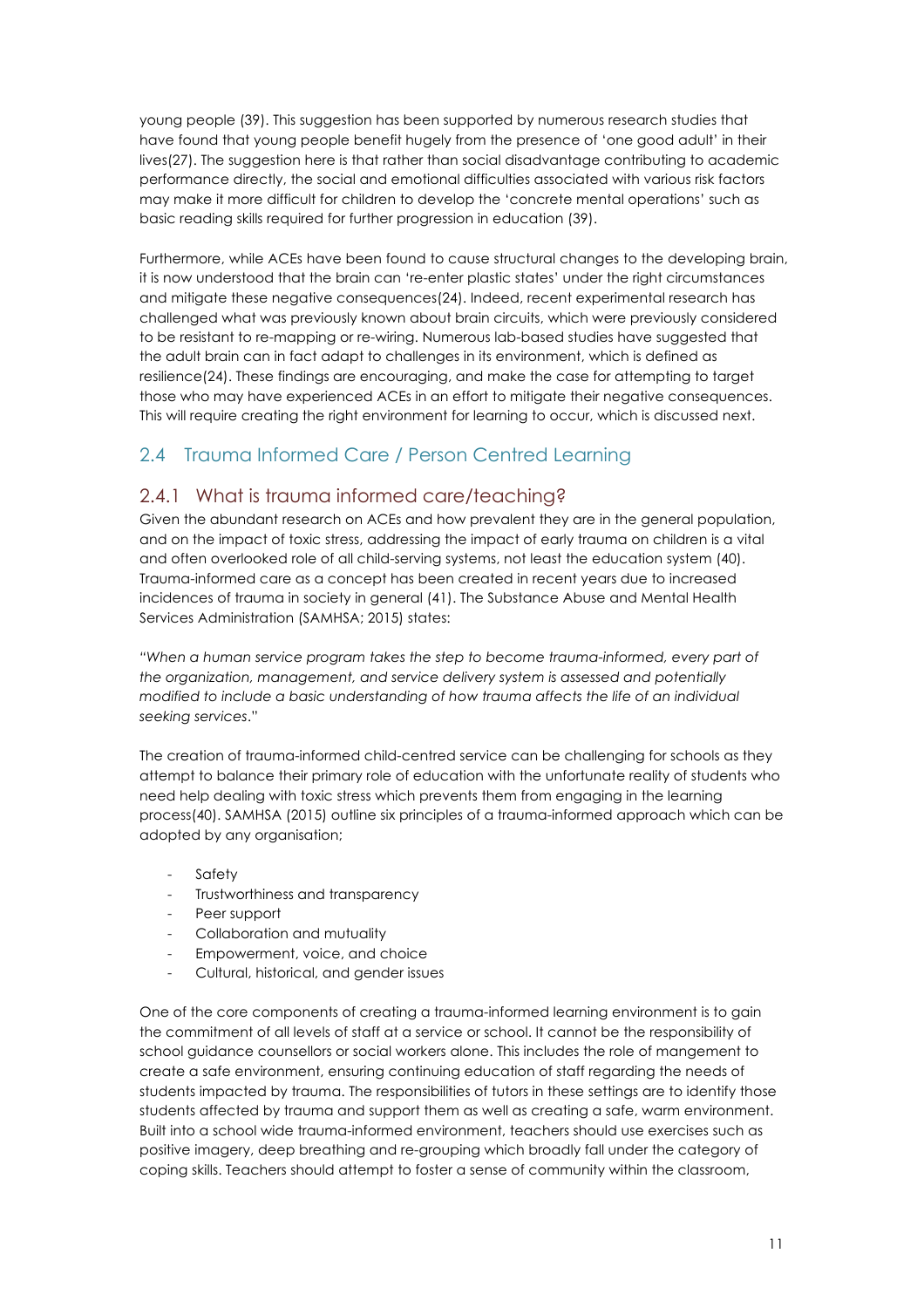whereby students feel that both their teacher and peers are available to them. This social learning ensures that young people begin to build a network for times whereby they experience stress in the future (41).

#### 2.4.2 The Importance of 'one good adult'

The positive results of trauma-informed services and schools in terms of improving coping skills as well as psychological wellbeing are certainly welcome, however they should not be hugely surprising. As briefly mentioned previously, the My World Survey: the national youth mental health study in Ireland, conducted by Dooley and Fitzgerald (2012), noted the presence of a supportive adult in a time of need as crucial to young people. Young people who reported to having this "One Good Adult" in their lives also reported significantly higher life satisfaction, higher self-esteem, and more useful coping strategies (27). Importantly, 18% of Irish young people reported to having low or very low support from a significant adult, and this group showed far higher avoidant coping strategies, which itself is linked with the use of alcohol or drugs (27). Clearly, trauma-informed care in schools and other services as well as providing stable and available adults could be of enormous benefit to young people.

## 2.5 Fostering a Safe, Supportive & Positive Learning Environment

#### 2.5.1 Overview

Early research, which examined early school leaving as well as poor academic performance has typically tended to focus on many of the risk factors described earlier in this report. It is now accepted in the literature of educational psychology that where barriers exist for students to learn, they are not the sole responsibility of the student themselves. Fostering a safe, supportive and positive learning environment are crucial for the success of disadvantaged and nondisadvantaged youth alike. A growing body of literature has examined what factors contribute to the creation of such an environment within schools and institutions.

#### 2.5.2 Factors that contribute to a positive learning environment

Research in the area of education has expanded so rapidly the number of new concepts and definitions with regard to education may lead to a false perception that "everything seems to work"(42). Instead Hattie (2009) identified six key areas that are crucial for fostering a positive learning environment:

- The student
- The home
- The school
- The teacher
- The curriculum
- The approaches to learning

Many of the factors that contribute to the student and the home have been discussed in the previous section in terms of barriers. However as important, if not more so is the role of the school, teacher and curriculum. As mentioned previously, teacher expectations as well as positive student-teacher relationships are crucial to the development of a positive learning environment. Students who feel a strong personal connection with their teachers are more likely to show greater engagement in learning, to exhibit more positive classroom behaviours and ultimately to display higher levels of academic achievement(43). Positive teacher-student relationships are also protective against behavioural problems in school, as well as risk taking behaviour in adolescence (44,45), both of which themselves predict poor academic performance.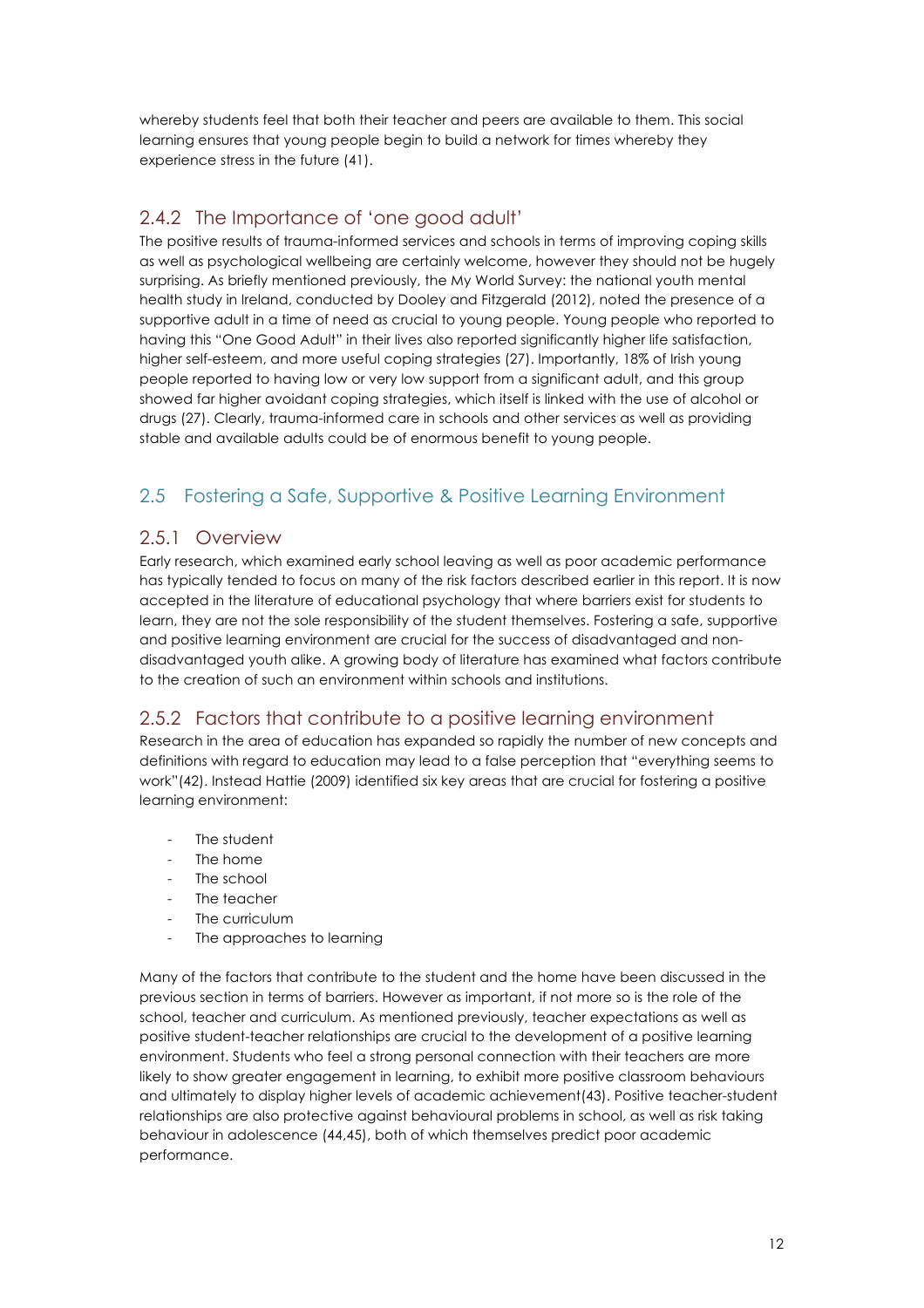However possibly the most important element in the creation of positive learning environment comes from both the curriculum and the approaches to learning. Hattie (2009) suggested that curricula should be based on specific learning intentions and success criteria. Furthermore he suggested learning strategies work best when both teachers and students seek feedback on their work from other students and teachers, a theory Hattie called 'visible learning'. As part of Hattie's (2009) 'visible learning' study, he put together more than 800 meta-analyses related to achievement and from this, ranked 138 factors which influence learning and achievement. The top ten ranked influences in order of impact on performance include: Student self-reported grades (student expectations), Piagetian programmes (cognitive development programmes), response to intervention (early intervention for struggling students), students perceptions of teacher credibility, formative evaluation (providing feedback during the learning process), classroom discussion regarding lessons, reciprocal teaching and feedback. This large scale study highlights the importance of appropriate cognitive strategies to learning, as well as feedback and monitoring of such strategies. These concepts are discussed in the next chapter in relation to metacognition in learning.

Research in this area supports the creation of a climate of mutual respect, in which students feel relaxed in asking questions and expressing their thoughts and feelings (Stronge, 2002). These concepts can be expanded to not just the education system but any institution or facility where learning takes place. For example any potential intervention to work with NEET young people could still ensure consideration of the student (or client), the home, the school (institution), the teacher (youth worker), the curriculum (the programme) and the approaches to learning.

## 2.6 Metacognition as a Learning Strategy

#### 2.6.1 Defining metacognition

As outlined in the previous chapter, there has been an increasing focus on the strategies by which students learn. Metacognition was initially described by Flavell (1979) as "cognition about cognitive phenomena", or in basic terms "thinking about thinking". Metacognition, enables us to use prior knowledge and information (which makes up basic cognition) to plan an approach to solving a particular learning task, then to monitor our progress, evaluate the results and change strategy if needs be(46). Metacognition is comprised of metacognitive knowledge, and metacognitive monitoring or regulation, as explained in the following paragraphs.

**Metacognitive knowledge:** Flavell (1979) breaks metacognitive knowledge into three components:

- "Person variables" refers to what we know about how humans process information, specifically what one believes about one's own learning process,
- "Task variables" refer to what one believes about the nature of the task and
- "Strategy variables" refers to knowledge about what strategies would be most useful in completing a task(47).

An example of these three elements at work is: an individual (person variable) is aware they are weak at a word problem task (task variable), therefore they may attempt other problems first and save the word problems for last (strategy variable)(46).

**Metacognitive monitoring or regulation**: this refers to the planning, monitoring and evaluation of cognitive activities to ensure that the desired learning outcome has been achieved. An example of this(47) would be a learner attempting to understand a paragraph of text (cognitive goal). After reading the text, she may ask herself questions about the meaning of the text (an example of metacognitive monitoring). If she decides that she did achieve the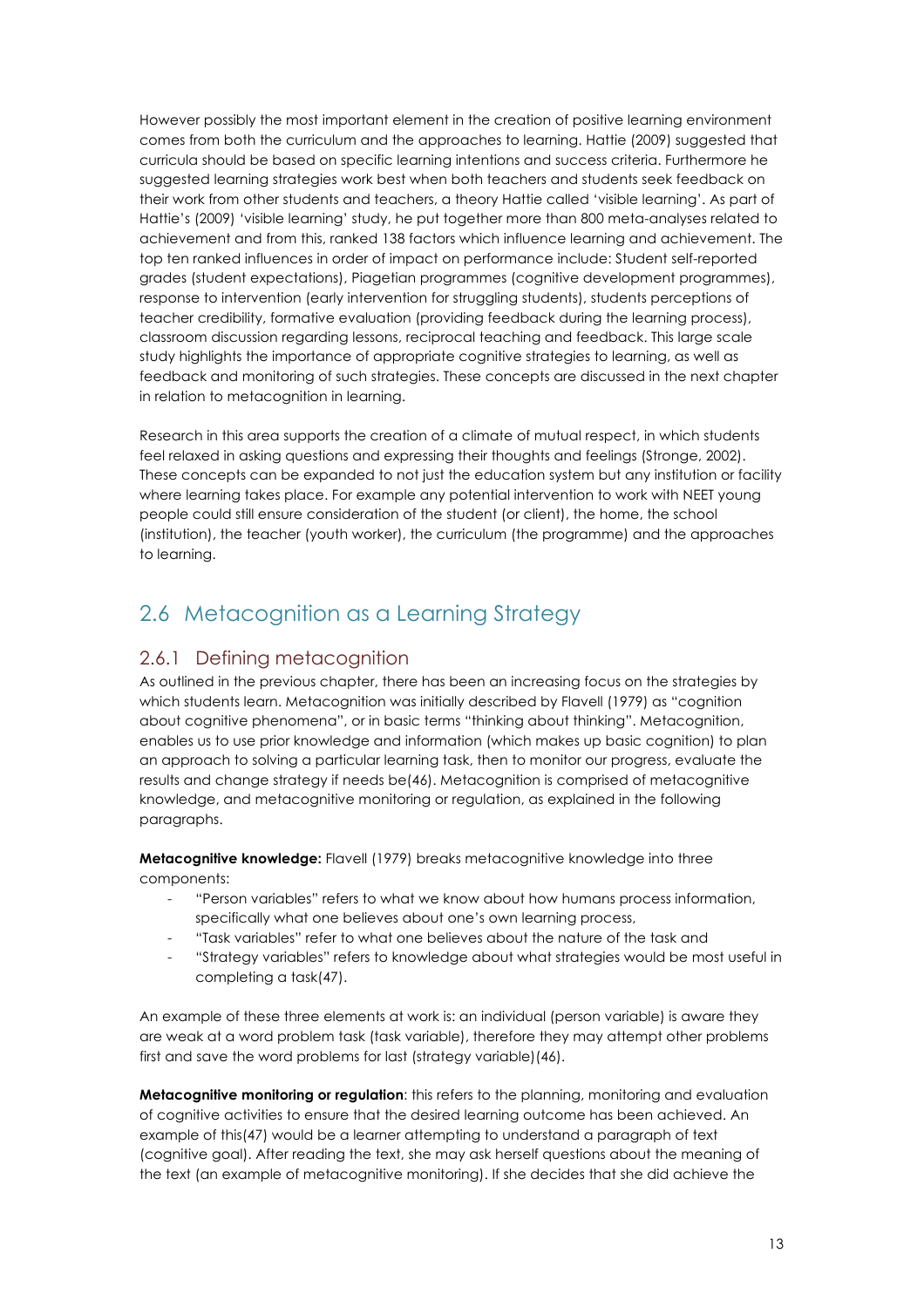desired learning from the paragraph, she must now decide the best strategy to help her achieve her goal (for example does she read the last line or the whole paragraph again?). After re-reading, the reader should self-question again to evaluate her learning and this time she may determine that she understands the material and has achieved her cognitive goal. Flavell (1979) described this activity as a sort of mental "quality control".

Research in this area has also found close links between metacognition and concepts such as critical thinking (the ability to deductively reason) and motivation (the attribute that moves an individual to do or not to do an activity)(48). Another closely related concept is that of selfregulated learning, described as the use of self-assessment and self- evaluation on the learning process(49). Clearly, these constructs have large areas of overlap and there is a growing consensus towards the use of the definition of self-regulated learning, which Boekaerts described as the combination of cognitive, metacognitive and motivational processes which work together during information processing(50).

The relationship between the above concepts and learning has proved difficult to disentangle, occasionally leading them to appear as "fuzzy". One point on which there is no disagreement is their association with successful learning.

#### 2.6.2 The role of metacognition in learning

It has been suggested that it is through metacognition, the process of "thinking about thinking", that real learning takes place(46). For lifelong, independent learning to take place, the learner must take responsibility for their learning and have the skills to maintain, control and direct their learning, which requires the learner to have the metacognitive skills discussed previously. This highlights the importance for learning to be focussed both on developing new knowledge, as well as developing metacognitive learning skills.

Some basic metacognitive skills have been observed in children as young as 3-5 years old (51). Despite these early signs, the development metacognition is a very gradual process(48). Lai (2011) suggests that the ability to monitor and regulate learning is slower to develop and may remain incomplete in some adults. Those adolescents and young adults who develop good metacognitive abilities can become more independent learners. As they have a wider range of metacognitive skills, tend to do better on exams and work more efficiently as they can select the appropriate strategy for a task, identify any difficulties and modify learning strategy if needed.

## 2.6.3 Evidence for the role of metacognitive skills in learning and workplace performance

The development of metacognitive skills is associated with successful learning. Successful learners have a wide repertoire of strategies to choose from and can apply these to new settings (52). There have been several large meta-analyses which have demonstrated the effectiveness of the application of metacognitive strategies. An analysis of more than 20 studies involving over 1,500 students found that metacognitive instruction had substantial effects on students reading awareness comprehension(53). The authors found the most effective metacognitive skills were awareness of inconsistency, known as textual-dissonance, as well as the use of self-questioning as a monitoring strategy. There were numerous metacognitive skills cited in this analysis although the authors recommend using a variety of diverse techniques for best results. These effects were largest for older students (although still significant at all ages) further supporting the suggestion that metacognitive abilities are developing throughout adolescence.

A more recent Meta analysis by Dignath et al. (2008) examined the effect of self-regulated learning interventions on primary school students in 48 intervention studies. They found self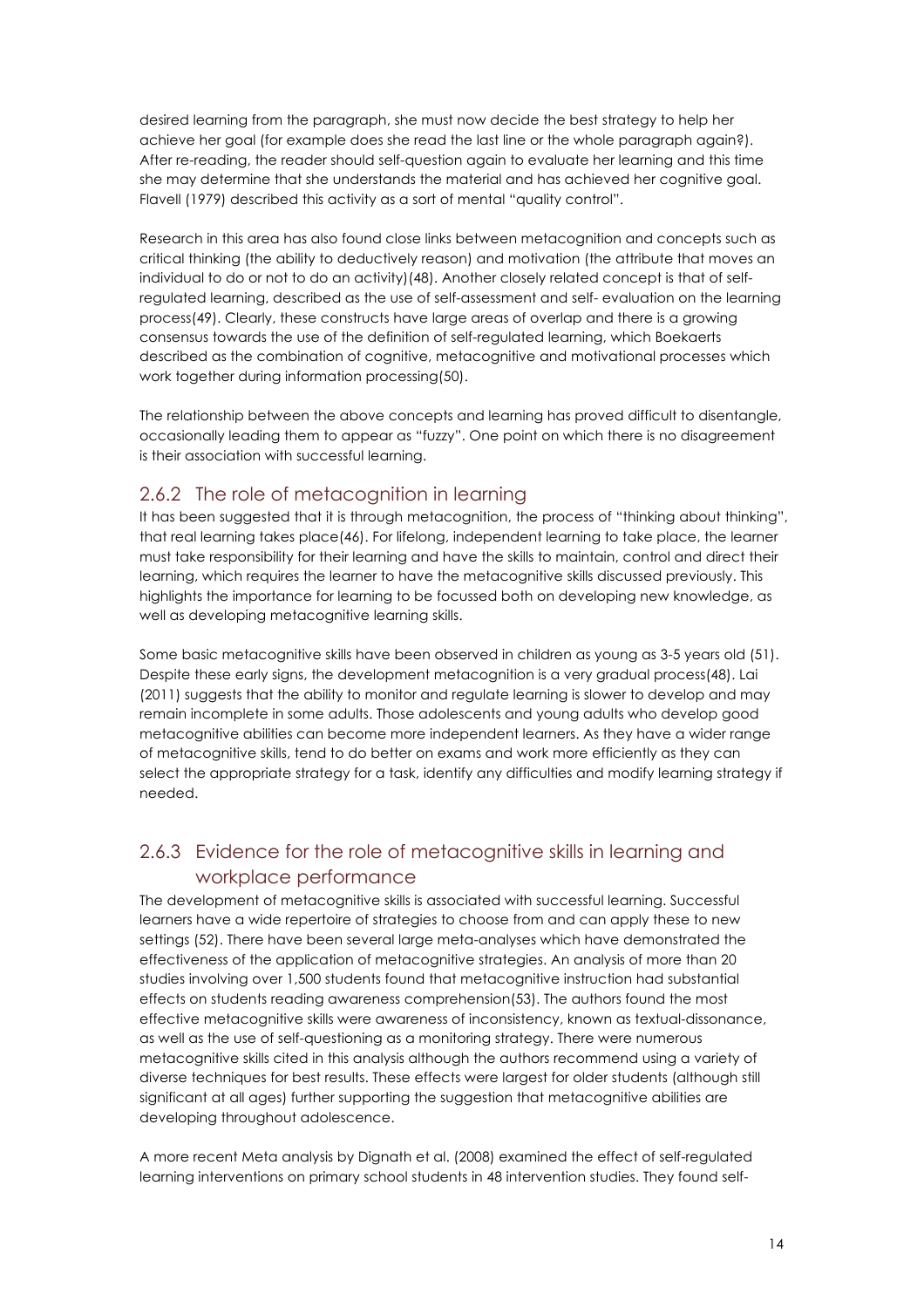regulated learning programmes to have a positive effect on academic performance, strategy use, and motivation with good effect sizes. They also showed the interventions that integrated different aspects of learning, including metacognitive and motivational aspects were the most successful(49). The same study found that programmes that provided students with feedback around their learning tended to be most effective, as well as those programmes that explicitly illustrated the benefits of applying the strategies. The authors suggest this is in line with previous research in this area, suggesting student's "need the *skill* and the *will* to engage in selfregulated learning". This is in line with Hattie's key factors of reciprocal teaching and feedback, student perception of teacher and programme credibility, and formative evaluations(42)

The development of metacognitive skills (as with any skill) progresses at different rates in different people, as well as in different knowledge domains depending on personal experience. Despite individual differences, it has been demonstrated that it is possible to produce better learners through instruction in metacognitive skills (54). These strategies remain useful not just for students, but have also been used in the workplace to facilitate learning. Indeed most of the research regarding developing metacognitive skills in adulthood has focused on the development of metacognitive regulation or monitoring, assuming perhaps that the adult will have already established their metacognitive knowledge(55). However, facilitating adults to understand that old routines may not be effective and adopt new routines can be challenging, and so metacognition must be embedded into activities and tasks across the curriculum/intervention(56). There are numerous metacognitive concepts that could be taught which are well suited to problems faced in the workplace(54). One concept described by Dawson (2008), are ill-structured problems, which are open-ended problems with unclear goals and no single "right" answer, similar to many of the problems faced in the workplace. Argyris (1980) suggested that few people are aware of the 'maps' or 'theories' they use to guide their actions in the workplace. He suggested a theory called *Double-loop learning* which proposes the necessity for organisations and workers to evaluate their current strategies and if necessary change strategy to become more efficient at their work; very similar to metacognitive strategies discussed above(57). Argyris (1980) argues these strategies are necessary if workers are to make decisions in often rapidly changing and uncertain work environments. Indeed these are important considerations regarding effective teaching of metacognitive skill, which must be considered when designing an intervention for young people.

#### 2.6.4 Evidence based methods for teaching metacognitive skills

There has been a consistent body of research that suggests that metacognitive skills are certainly teachable(48). The more challenging aspect of this literature is how best to teach these skills. Metacognitive skills can be learned and applied more fluidly in supported active learning contexts rather than by direct instruction(54). This can be done through a range of activities and exercises which will be outlined in the next chapter.

The aims in teaching metacognition should also be considered when teaching these skills. For example Khun (2000) suggests that interventions delivered at the meta-level rather than the performance level, which means instruction should be aimed at increasing awareness and control of the task rather than task procedures. One way this can be achieved is by providing learners with a checklist whereby they can plan, monitor and evaluate their success which could help students to be more strategic in their approach to problem solving(58).

Finally, as with previous research in educational psychology, metacognition is best taught in environments which are collaborative or cooperative. Hennessey (1999) points out that such techniques promote metacognitive discourse among students and stimulate conceptual conflict. Such conflict can lead to clarifications of students' beliefs and concepts. Similarly, Kramarski and Mevarech (2003) attribute the superior performance of students working in collaborative group settings to the higher quality of discourse observed among students working together.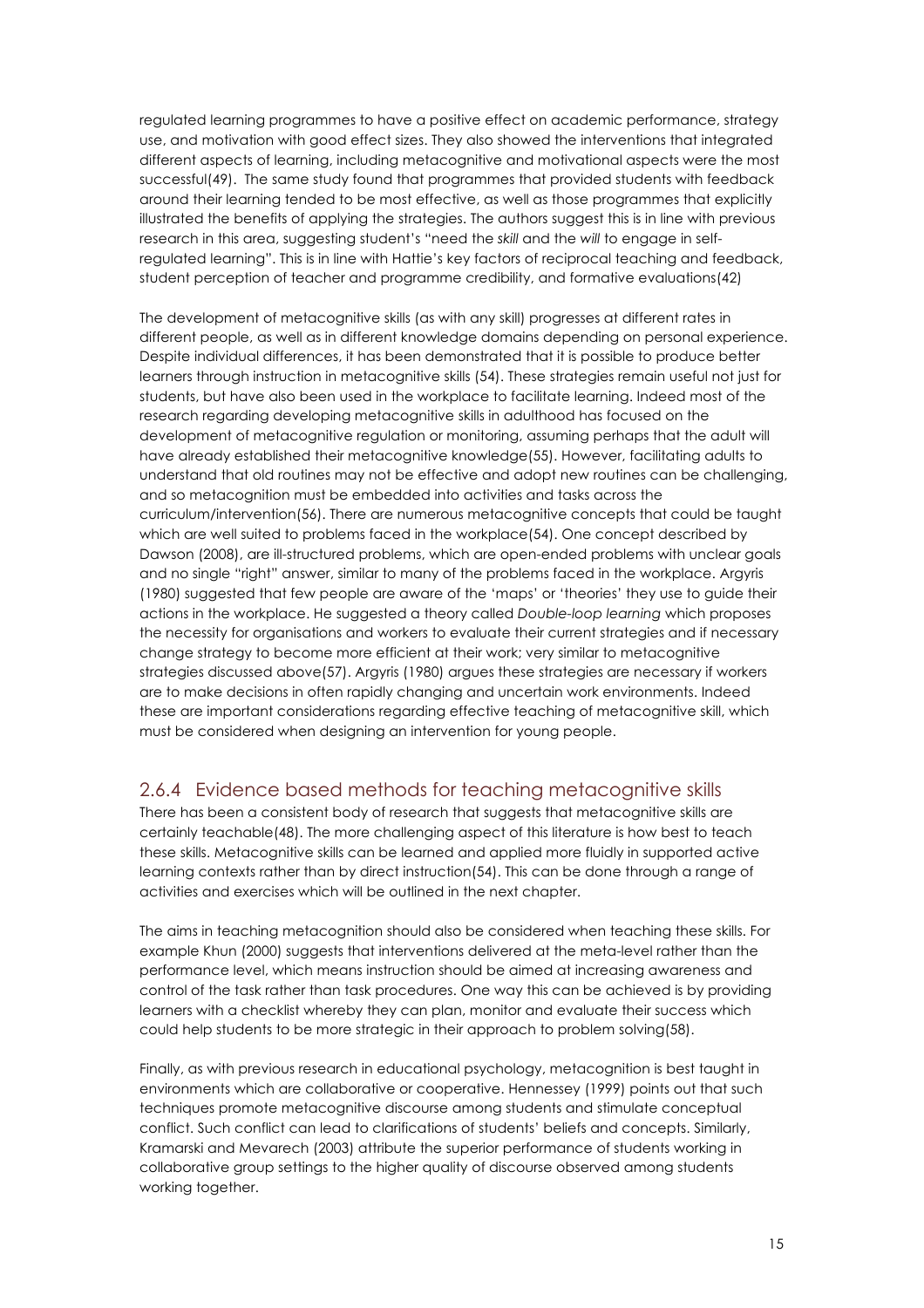Clearly there are many variations which can be applied to the teaching of metacognition, while maintaining the basic principles of self monitoring, collaboration and evaluation. There are many interventions and programmes which teach metacognitive skills in slightly different ways, many of which work well. Examples of some of these programmes/interventions are outlined below.

#### 2.6.5 Examples of programmes, modules & exercises

Given the clear efficacy of metacognition in allowing students to become independent learners, it is not surprising that numerous metacognitive skills programmes have been developed for use in schools and organisations in recent years. These programmes have been designed for use with a wide variety of young people of different ages, demographics and social backgrounds and have been demonstrated to be highly effective. Learning from their successes and most importantly their limitations is crucial in the development of future metacognitive modules.

The first example of a cognitive programme that will be explored is the well-established Cognitive Acceleration through Science Education (CASE) programme. Initially developed in the UK (59), this programme has continuously been shown to have positive effects in students thinking skills in the UK, Ireland and elsewhere in the world (60). Metacognitive skill forms an integral part of this programme, which aims to promote student thinking from concrete forms of learning, to more abstract thinking. While the programme is based in the learning of science, it has many transferable aspects and learning points that can be incorporated into metacognitive programmes.

Research has demonstrated CASE to be beneficial in the Irish context by improving thinking skills among participants (61). The authors of this programme noted that in writing course materials, metacognition could not be learnt solely by explicit teaching (61). Rather through exercises linked to classroom work, the CASE programme encourages students to reflect on their own thinking processes, comment on difficulties and discuss with other classmates how they may have succeeded or not succeeded on a task. In this way, they will develop the metacognitive skills possible to transfer to other contexts.

One example of this throughout the CASE programme is for the teacher to ask questions of the students during group-work and discussions. The teacher asks questions designed to reveal the thinking process; while the learner has to put into words the line of thinking - which makes the process more available both to others listening and the learner themselves. Questions can include:

- *a. What were you thinking about when you did that?*
- *b. How did you get that answer?*
- *c. You seemed to have a different way of doing it; can you explain how you decided you would do that?*

Other examples of teaching metacognitive skills through activities can be seen whereby students are asked to categorize groups of animals, chemicals, foodstuff etc. in different exercises over the course of a few weeks. The metacognitive element of this task comes weeks later as students are asked to reflect on all these activities and think about how they tackled these problems. In their worksheet (pictured below), students will become conscious of past strategies, making them more available for use in other contexts.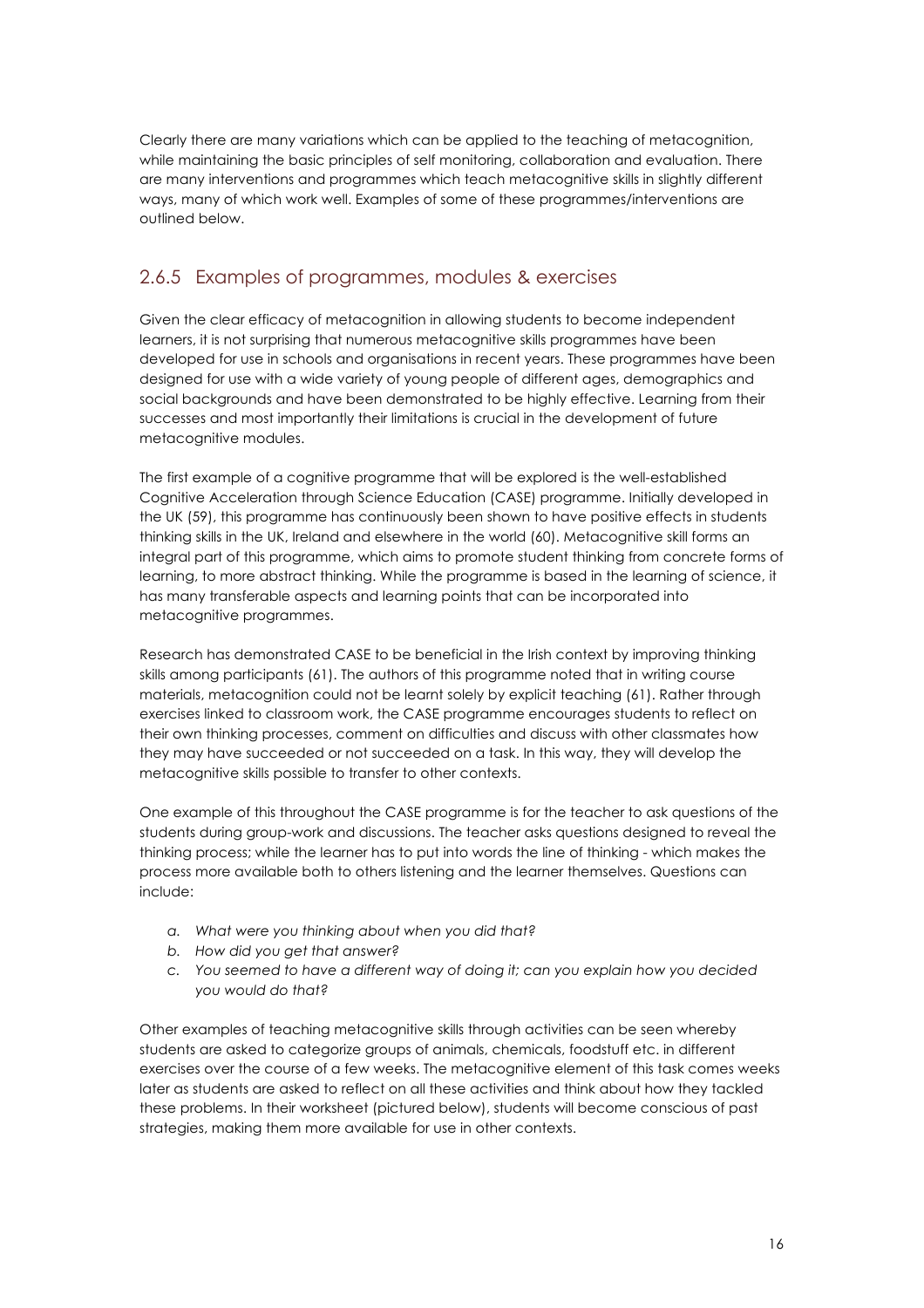| <b>Thinking Back</b>                                                                                               |  |
|--------------------------------------------------------------------------------------------------------------------|--|
| Put a tick by the classification activities you found easiest.<br>Put a cross by the one you found most difficult. |  |
| 1. Living and non-living things<br>pooc<br>2. Chemicals<br>3. Store cupboard<br>4. Big animals                     |  |
| Why was the one you ticked the easiest?                                                                            |  |
| Why was the one you marked with a cross the hardest?                                                               |  |
| Has everyone ticked and crossed the same thing as you?                                                             |  |
| Write a sentence about a friend, using the word characteristic.                                                    |  |
| Why do you think that it is useful to be able to classify things?                                                  |  |
|                                                                                                                    |  |

However, in a review of the roll out of the CASE programme, it has been suggested that while teachers had positive attitudes towards the methodology of CASE, many felt unable to engage their students in metacognitive discussion, as they did not feel knowledgeable in the area themselves (62). This was highlighted by a questionnaire administered to assess teacher's knowledge of metacognition. Therefore another key lesson from the CASE programme is that while metacognitive skills can be taught in an indirect manner, care must be taken to ensure that those rolling out the module are constantly aware of the aims of each exercise. In fact for a successful module, particular emphasis should be placed on developing teachers' understanding of metacognition and their ability to elicit metacognitive thinking from their students.

Other suitable methods of teaching metacognitive strategies advocate a more explicit form of teaching for students (63). Particularly when communicating with younger people who may not have come across the concept of metacognition before, it has been suggested that metacognitive skills may offer young people the tools to "drive their brains." (63) In this way, students are given a concrete metaphor that taps into their desire to guide or "drive" their own futures. Once participants have been introduced to this topic, the facilitator could discuss the potential benefits of a young person "driving" their brain well. Coyners and Wilson (2014) (63) give the following example: *"sometimes we might need to put on the brakes (e.g., by reviewing a reading passage to make sure that we understand it) or step on the gas (e.g., by jotting down and organizing notes for an essay instead of getting stuck on how to start it). We need to keep our brains moving in the correct lane and along best route toward achieving our goals."* Such metaphors can be a very useful tool for communicating what can be a difficult skill to learn, suggesting that explicit teaching of metacognition may in fact be a useful strategy. Though the above examples relate to academic concepts, these could be adapted to any number of different situations including situations at home with family, in the workplace or with friends.

Consistent with this theme of allowing participants thought processes to become more explicit, "visible thinking" (64) provides a large number of exercises aimed at creating better learning and more thoughtful students. The first of these exercises, titled "Compass Points" allows students to collaboratively discuss a given proposition. This routine explores different sides of a proposition or idea prior to taking a stand or expressing an opinion on it. With a compass drawn on the board/flipchart, a group instructor can suggest a topic for discussion, for example, if a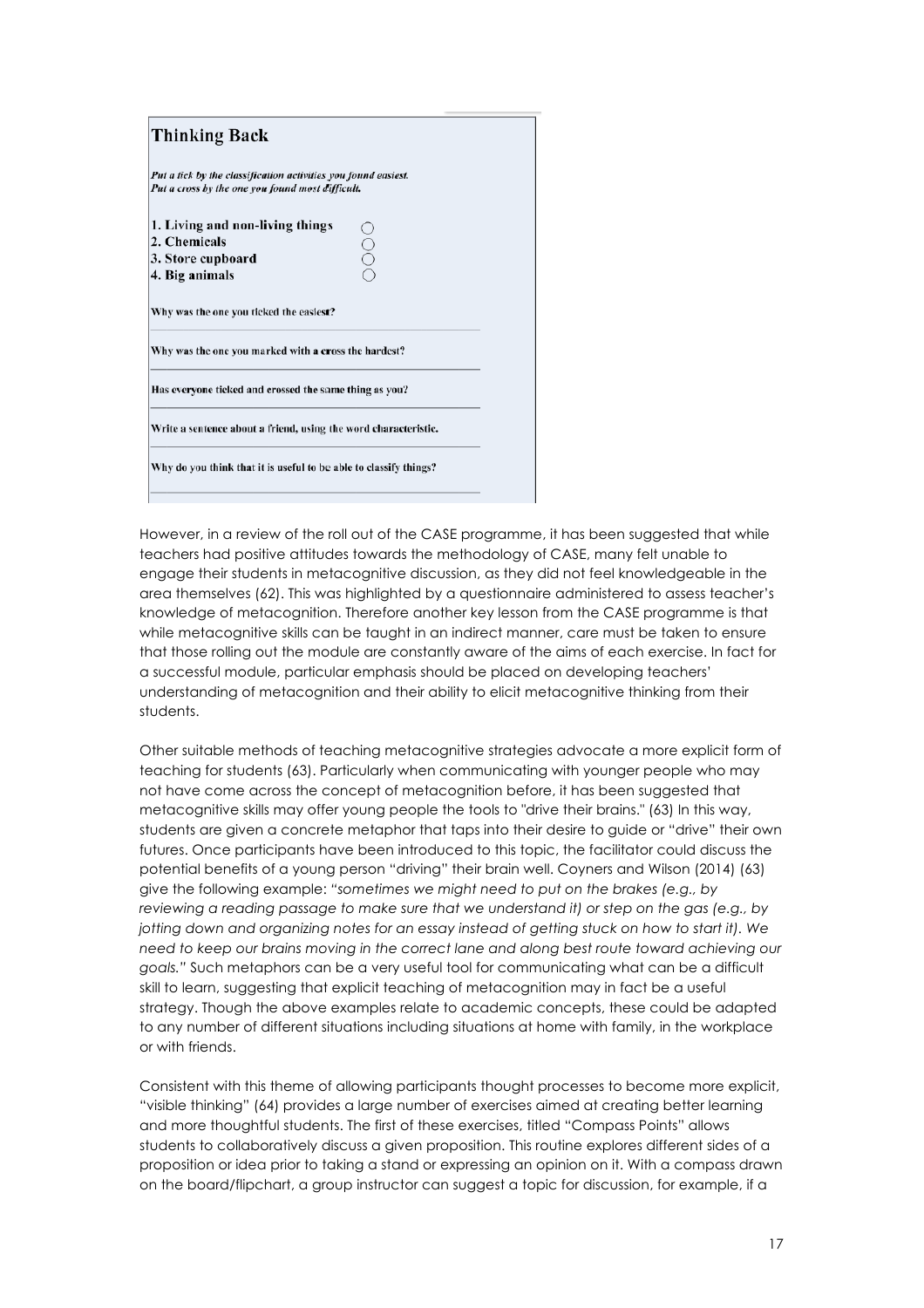workplace introduces a rule against swearing. The group collectively should discuss the situation with reference to the terms of the compass (image below). Rather than North, South, East and West, the compass asks the participants to reflect on areas called Excited, Worrisome/Worried, Need to know, Stance/Suggestion moving forward.

- 1.  $E = Excited$ What excites you about this idea or proposition? What's the upside?
- 2.  $W = Worrisome$ What do you find worrisome about this idea or proposition? What's the downside?
- 3.  $N = Need$  to Know What else do you need to know or find out about this idea or proposition? What additional information would help you to evaluate things?
- 4. S = Stance or Suggestion for Moving Forward What is your current stance or opinion on the idea or proposition? How might you move forward in your evaluation of this idea or proposition?

This activity can be done with the entire group, which enables participants to build on each other's ideas. Facilitators can also ask to students to individually record their own initial or "gut judgment" to the proposition, then at the end ask them how their thinking has changed after discussion using the compass points routine.

Another very useful tool aimed at promoting visible thinking is titled "I Used to Think... But Now I think..." This is described as a routine for reflecting on how and why our thinking has changed.

Remind students of the topic you want them to consider. It could be an ideal such as fairness, truth, understanding, anger or creativity--or it could be the unit you are studying. Have students write a response using each of the sentence stems:

- I used to think...
- But now, I think...

This routine is useful as it enables participants to reflect on their thinking about a topic or issue and explore how and why that thinking has changed. Having participants share and explain their shifts in thinking allows them to become conscious of it but also allows other participants to benefit from the reasoning behind this shift.

There is a vast range of metacognitive programmes in existence, with varying degrees of efficacy for those who take part. Routines such as those discussed above and many others all have the potential to foster metacognitive skill development within a programme. While there is no single best way to teach participants metacognitive skills, we can take some key points of learning from the success of the above modules. Firstly, metacognition can be taught by either explicit teaching or incorporation into activities, although a combination of both seems to be most effective. The use of metaphors and simplifications of the rather large concept of metacognition can promote participant engagement in the topic. Furthermore and perhaps most importantly, those who deliver the programme should be clear in their understanding of these concepts in order to ensure the success of the module.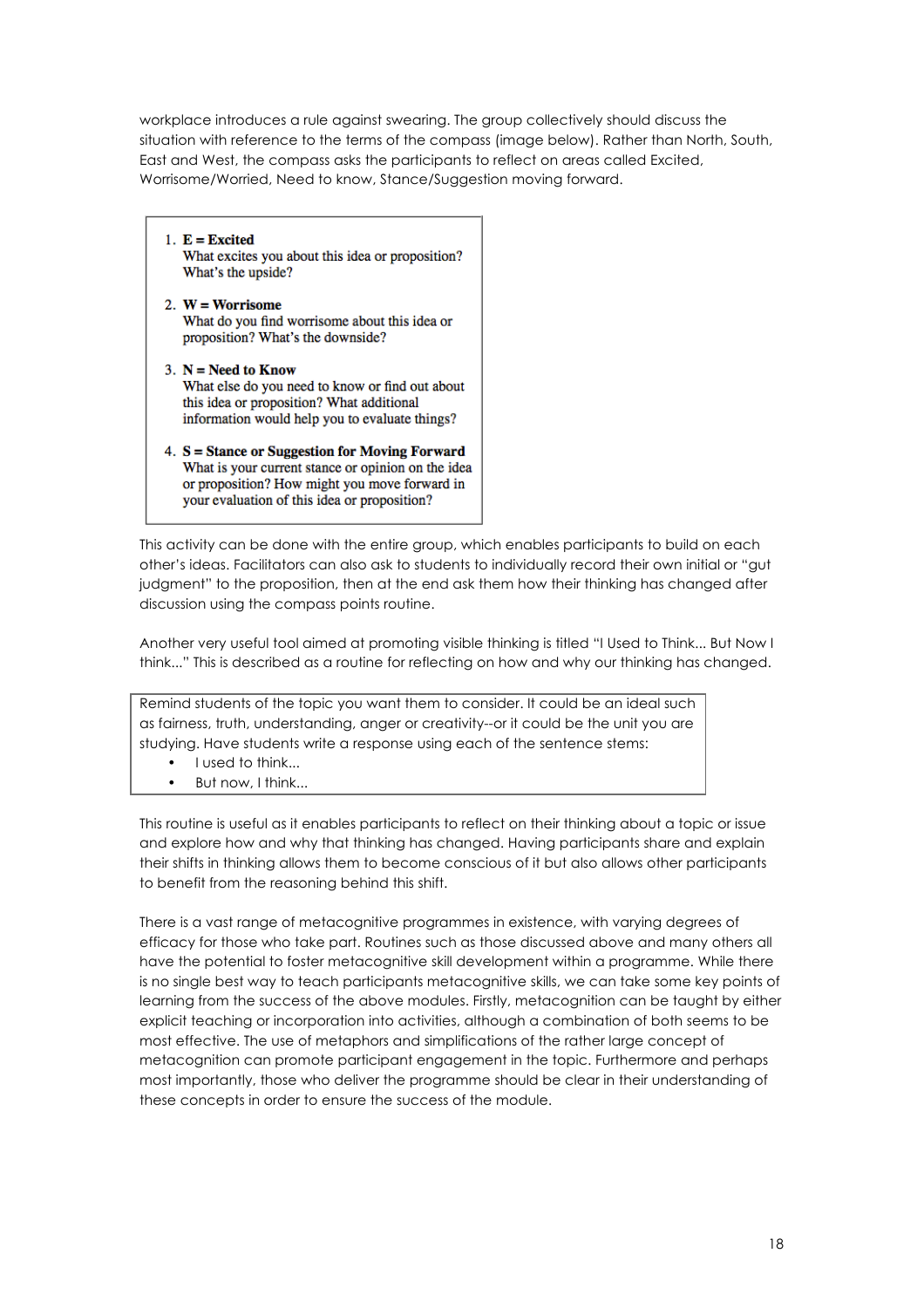## 2.7 The Role of Youth Work Organisations in Supporting Skills **Development**

The role of youth work organisations in supporting the progress of young people towards education and employment is enshrined in law. Section 3 of the Youth Work Act 2001 defines Youth Work as:

> *A planned programme of education designed for the purpose of aiding and*  enhancing the personal and social development of young persons through their *voluntary participation, and which is complementary to their formal, academic or vocational education and training; and provided primarily by voluntary youth work services.*

The Department of Children and Youth Affairs have (through an extensive literature review) identified a number of 'potent mechanisms', which, they have concluded will yield improvement across a range of needs including education and employment. The Department of Children and Youth Affairs indicate that these are the outcomes that Youth Work services are ideally supporting for those young people using their services.

#### 7 potent mechanisms delivering improvements for targeted youth programmes

**Communication skills** are essential for a successful transition to work or training, for independence, and to access a range of life opportunities, to attainment, in forming positive relationships and in reductions in re-offending.

Confidence and agency enables young people to recognise that they can make a difference to their own lives and that effort has a purpose, is important to key outcomes such as career success. There is evidence of a link between positive outcomes and self-confidence.

Planning and problem-solving, alongside resilience, provides young people with a 'positive protective armour' against negative outcomes associated with risky life events. Problemsolving has also been shown to be associated with the ability to cope with stresses in life.

Relationships are an effective mechanism for getting young people involved in positive activities through valued personal relationships with peers, adults or siblings. A beneficial change in young people's relationships with other adults through their participation in positive activities can be transferred to academic learning and may lead to better outcomes.

Creativity and imagination is related to resilience and well-being. Creativity can have a positive impact on both self-esteem and overall achievement.

Resilience and determination - If society intervenes early enough, it can improve cognitive and socio-emotional abilities and the health of disadvantaged children. Effective early interventions can promote schooling, reduce crime, foster workforce productivity and reduce teenage pregnancy. Self-discipline has been highlighted as a vital factor in building academic achievement, significantly better than IQ.

Emotional intelligence is associated with the ability to manage feelings by knowing one's own emotions, as well as recognising and understanding other people's emotions. This is vital in managing relationships (e.g. managing the emotions of others).

The outcomes and purpose of Youth Work in Ireland were previously explored in research by Devlin & Gunning who described in detail the broad and complex nature of Youth Work, highlighting in particular the fact that it is a voluntary, non-formal education process with a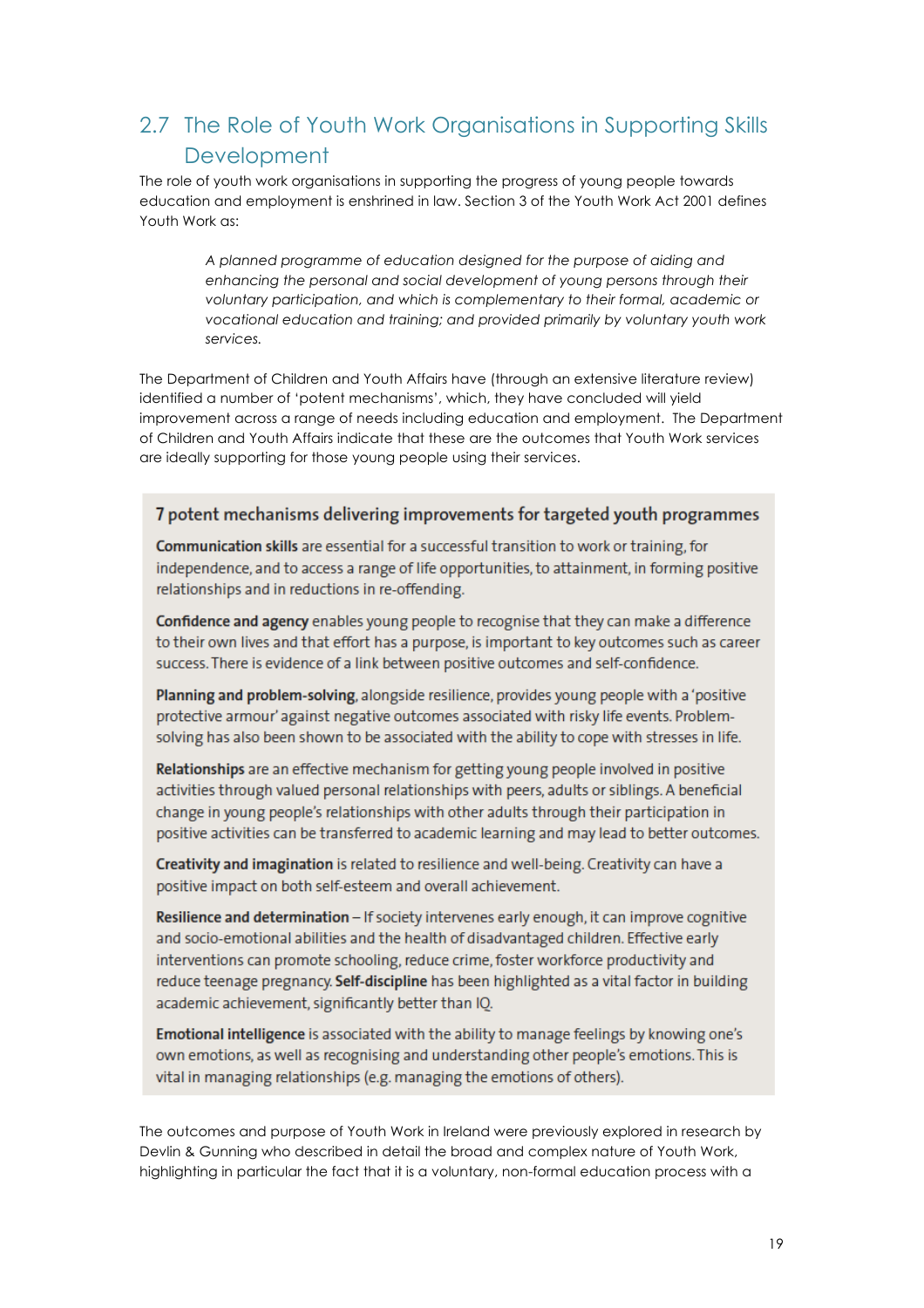purpose to build social capital. The authors highlighted a number of important features of Youth Work which reinforce the crucial role of programmes such as SORT It being delivered in a youth work context, namely that Youth Work can promote pro-social behaviour and support young people with the practical skills to navigate education and employment environments.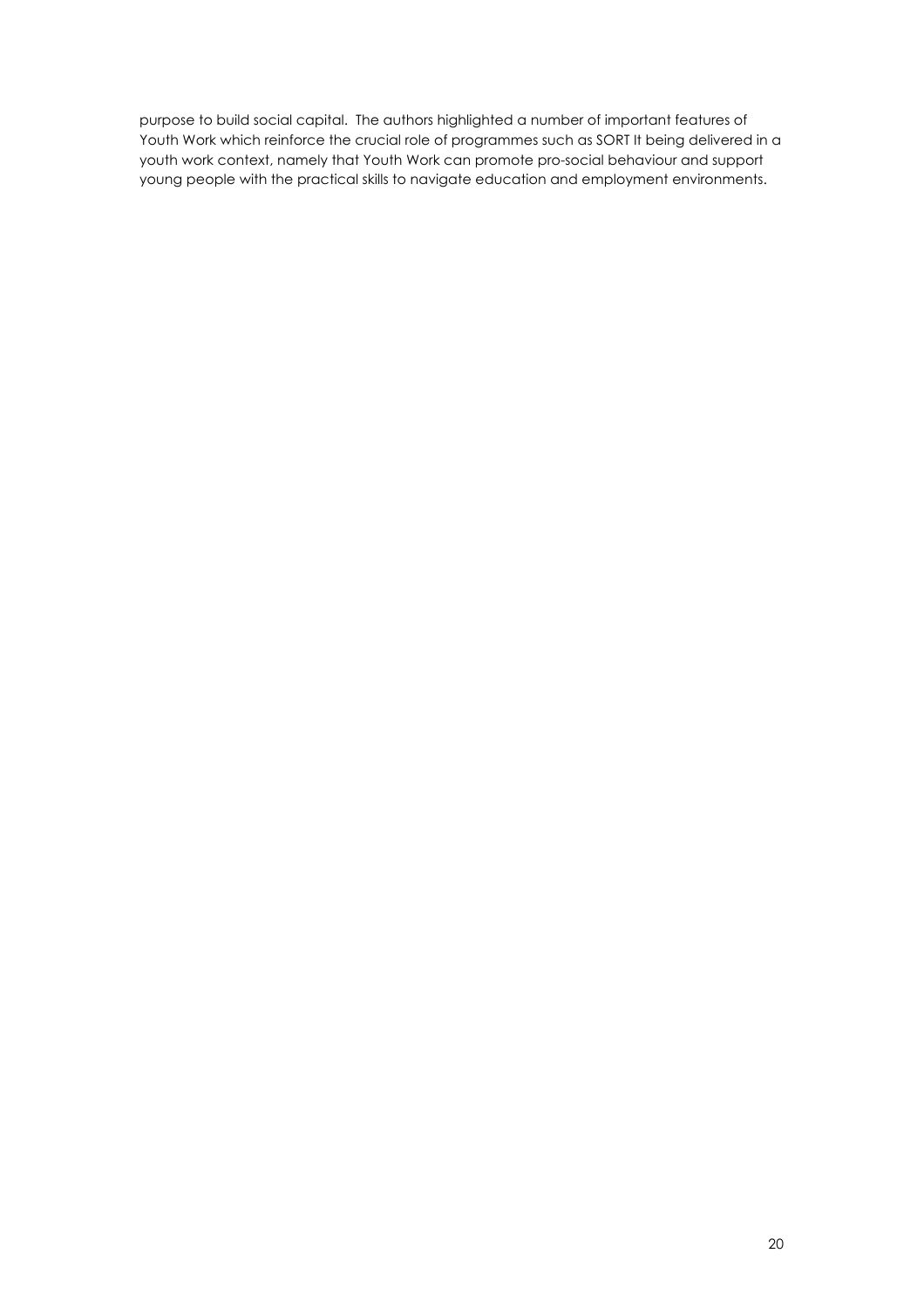## 2.8 Bibliography

- 1. Monthly Unemployment January 2016 CSO Central Statistics Office [Internet]. [cited 2016 Aug 4]. Available from: http://www.cso.ie/en/releasesandpublications/er/mue/monthlyunemploymentjanuary20 16/
- 2. Oireachtas Library & Research Service. Responding to Youth Unemployment in Europe. 2013. Report No.: 4.
- 3. Hawley J, Nevala-Hall A, Weber. Effectiveness of policy measures to increase the employment participation of young people | Eurofound [Internet]. Luxembourg: Publications Office of the European Union; 2012 [cited 2016 Aug 12]. Available from: http://www.eurofound.europa.eu/publications/report/2012/labour-market/effectivenessof-policy-measures-to-increase-the-employment-participation-of-young-people
- 4. Bell D, Blanchflower D. What Should Be Done about Rising Unemployment in the UK [Internet]. 2009 [cited 2016 Aug 4]. Report No.: 4040. Available from: https://www.google.ie/search?client=safari&rls=en&q=Bell,+D.+N.+F.+and+D.+G.+Blanch flower+(2009),+%E2%80%9CWhat+Should+Be+Done+about+Rising+Unemployment+in+th e+UK%E2%80%9D,+IZA+Discussion+Paper,+No.+4040,+Bonn&ie=UTF-8&oe=UTF-8&gws\_rd=cr&ei=KT-jV8GbB9zwgAaO2ZioBA
- 5. Scarpetta S, Sonnet A, Manfredi T. Rising Youth Unemployment During the Crisis: how to Prevent Negative Long-Term Consequences on a Generation. [Internet]. Paris: OECD; 2010 [cited 2016 Aug 4]. Report No.: 106. Available from: https://www.google.ie/search?client=safari&rls=en&q=Scarpetta,+S.,+Sonnet,+A.+and+ Manfredi,+T.+(2010)+Rising+Youth+Unemployment+During+the+Crisis:+how+to+Prevent+ Negative+Long-Term+Consequences+on+a+Generation.+OECD+Social,+Employment+and+Migration+w

orking+paper,+no.+106.+Paris:+OECD&ie=UTF-8&oe=UTF-8&gws\_rd=cr&ei=tySjV7StIsKLgAap0L2QBw

- 6. Blades R, Fauth B, Gibb J. Measuring Employability Skills: A rapid review to inform ddevelopment of tools for project evaluation. London: National Childrens Bureau; 2010.
- 7. Souto-Otero M. Neo-liberalism and continuing vocational training governance in the UK: an examination of three theoretical accounts. Educ Rev. 2013 Feb;65(1):20–35.
- 8. Dickson K, Vigurs C, Newman M. Youth Work: a systematic map of the research literature. Dublin: Centre for Effective Services (CES); 2013.
- 9. O'Higgins N. The impact of the economic and financial crisis on youth employment. Switzerland: International Labour Organisation; 2010.
- 10. Rumberger RW. Dropping Out of Middle School: A Multilevel Analysis of Students and Schools. Am Educ Res J. 1995 Sep 21;32(3):583–625.
- 11. Eivers E, Ryan E, Brinkley A. Characteristics of Early School Leavers: Results of the Research Strand of the 8 to 15-Year Old Early School Leavers Initiative. Dublin: Educational Research Centre, St. Patrick's College; 2000.
- 12. Janosz M, LeBlanc M, Boulerice B, Tremblay RE. Disentangling the Weight of School Dropout Predictors: A Test on Two Longitudinal Samples. J Youth Adolesc. 26(6):733–62.
- 13. Considine G, Zappalà G. The influence of social and economic disadvantage in the academic performance of school students in Australia. J Sociol. 2002 Jun 1;38(2):129–48.
- 14. Trout AL, Hagaman J, Casey K, Reid R, Epstein MH. The academic status of children and youth in out-of-home care: A review of the literature. Child Youth Serv Rev. 2008 Sep;30(9):979–94.
- 15. Dept for Innovation, Business & Skills. Motivation and Barriers to Learning for Young People not in Education. 2013.
- 16. Boldt S, Devine B, MacDevitt D, Morgan M. Educational disadvantage and early schoolleaving. [Internet]. Dublin: Combat Poverty Agency; 1998 [cited 2016 Oct 4]. Available from: http://www.drugsandalcohol.ie/5215/
- 17. Do Schools Differ? Academic and Personal Development among Pupils in the Second-Level Sector | ESRI - The Economic and Social Research Institute [Internet]. [cited 2016 Oct 4]. Available from: https://www.esri.ie/publications/do-schools-differ-academic-andpersonal-development-among-pupils-in-the-second-level-sector/
- 18. Listening to the early school leavers [Internet]. [cited 2016 Oct 4]. Available from: http://www3.ul.ie/epsresources/biblio/dlarticle.htm
- 19. Jensen U. Factors Influencing Student Retention in Higher Education. Kamehameha Schools Research and Evaluation Division; 2011.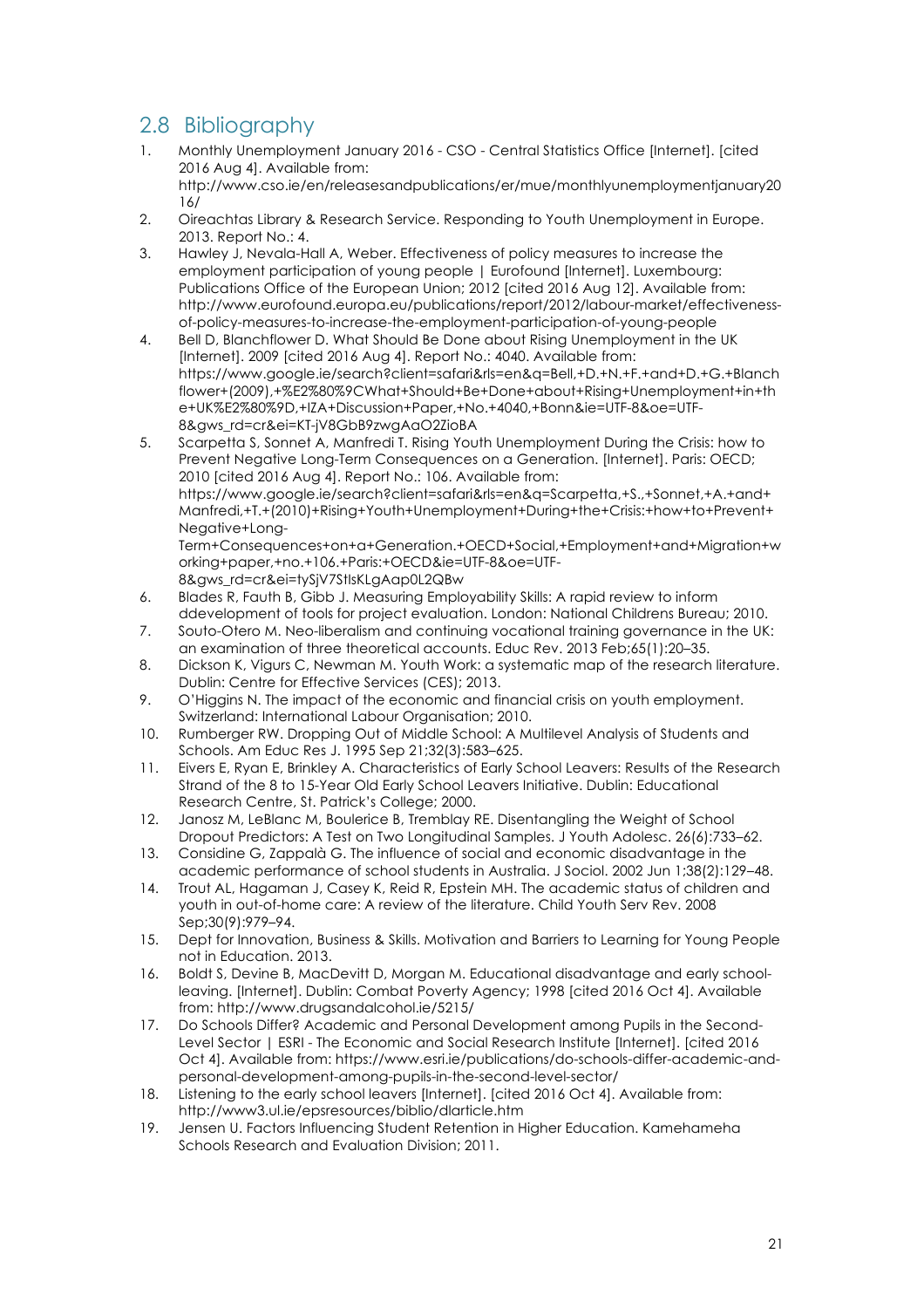- 20. O'Shea C, Williams. Issues in the Employment of Early School Leavers | ESRI The Economic and Social Research Institute [Internet]. ESRI; 2001 [cited 2016 Aug 5]. Available from: https://www.esri.ie/publications/issues-in-the-employment-of-early-school-leavers/
- 21. Blakemore S-J, Choudhury S. Development of the adolescent brain: implications for executive function and social cognition. J Child Psychol Psychiatry. 2006 Mar 1;47(3-  $41.296 - 312$
- 22. O'Connor M, Sanson AV, Toumbourou JW, Norrish J, Olsson CA. Does Positive Mental Health in Adolescence Longitudinally Predict Healthy Transitions in Young Adulthood? J Happiness Stud. 2016 Feb 19;1–22.
- 23. Havighurst RJ. Developmental tasks and education. Vol. iii. Chicago, IL, US: University of Chicago Press; 1948. 86 p.
- 24. Karatsoreos IN, McEwen BS. Annual Research Review: The neurobiology and physiology of resilience and adaptation across the life course. J Child Psychol Psychiatry. 2013 Apr 1;54(4):337–47.
- 25. Nyaradi A, Foster JK, Hickling S, Li J, Ambrosini GL, Jacques A, et al. Prospective associations between dietary patterns and cognitive performance during adolescence. J Child Psychol Psychiatry. 2014 Sep;55(9):1017–24.
- 26. Greally P, Kelleher I, Murphy J, Cannon M. Assessment of the mental health of Irish Adolescents in the community. Psychiatry Artic [Internet]. 2009 Jan 1; Available from: http://epubs.rcsi.ie/psychart/22
- 27. Dooley B, Fitzgerald A. My World Survey: National Study of Youth Mental in Ireland. 2012.
- 28. Pine DS, Cohen P, Gurley D, Brook J, Ma Y. THe risk for early-adulthood anxiety and depressive disorders in adolescents with anxiety and depressive disorders. Arch Gen Psychiatry. 1998 Jan 1;55(1):56–64.
- 29. Frojd S, Nissinen E, Pelkonen M, Marttunen M, Koivisto A, Kaltiala-Heino R. Depression and school performance in middle adolescent boys and girls. Journal of Adolescence. 31(4):485–98.
- 30. Schulenberg JE, Maggs JL. A developmental perspective on alcohol use and heavy drinking during adolescence and the transition to young adulthood. J Stud Alcohol Suppl. 2002 Mar;(14):54–70.
- 31. Squeglia LM, Jacobus J, Tapert SF. The Influence of Substance Use on Adolescent Brain Development. Clin EEG Neurosci Off J EEG Clin Neurosci Soc ENCS. 2009 Jan;40(1):31–8.
- 32. Hughes K, Lowey H, Quigg Z, Bellis MA. Relationships between adverse childhood experiences and adult mental well-being: results from an English national household survey. BMC Public Health [Internet]. 2016 Mar 3 [cited 2016 Aug 2];16. Available from: http://www.ncbi.nlm.nih.gov/pmc/articles/PMC4778324/
- 33. Felitti VJ, Anda RF, Nordenberg D, Williamson DF, Spitz AM, Edwards V, et al. Relationship of Childhood Abuse and Household Dysfunction to Many of the Leading Causes of Death in Adults. Am J Prev Med. 1998 May 1;14(4):245–58.
- 34. Birnbaum AS, Lytle LA, Hannan PJ, Murray DM, Perry CL, Forster JL. School functioning and violent behavior among young adolescents: a contextual analysis. Health Educ Res. 2003 Jun 1;18(3):389–403.
- 35. National Institute for Mental Health (NIMH). A good beginning: Sending America's children to school with the social and emotional competence they need to succeed. The Child Mental Health Foundation and Agencies Network; 2000.
- 36. Bellis MA, Hughes K, Leckenby N, Hardcastle KA, Perkins C, Lowey H. Measuring mortality and the burden of adult disease associated with adverse childhood experiences in England: a national survey. J Public Health Oxf Engl. 2015 Sep;37(3):445–54.
- 37. Shonkoff J, Garner A. The Lifelong Effects of Early Childhood Adversity and Toxic Stress. Pediatrics. 2012;129(1):232–46.
- 38. Lupien SJ, McEwen BS, Gunnar MR, Heim C. Effects of stress throughout the lifespan on the brain, behaviour and cognition. Nat Rev Neurosci. 2009 Jun;10(6):434–45.
- 39. Aviles AM, Anderson TR, Davila ER. Child and Adolescent Social-Emotional Development Within the Context of School. Child Adolesc Ment Health. 2006 Feb 1;11(1):32–9.
- 40. Ko SJ, Ford JD, Kassam-Adams N, Berkowitz SJ, Wilson C, Wong M, et al. Creating traumainformed systems: Child welfare, education, first responders, health care, juvenile justice. Prof Psychol Res Pract. 2008 Aug;39(4):396–404.
- 41. Wiest-Stevenson C, Lee C. Trauma-Informed Schools. J Evid-Inf Soc Work. 2016 May 21;0(0):1–6.
- 42. Hattie J. Visible Learning. 1 edition. London ; New York: Routledge; 2008. 392 p.
- 43. Virginia U of with Rimm-Kaufman S, PhD, S L, ilos, PhD. Improving Students' Relationships with Teachers to Provide Essential Supports for Learning [Internet]. http://www.apa.org. [cited 2016 Oct 4]. Available from: http://www.apa.org/education/k12/relationships.aspx